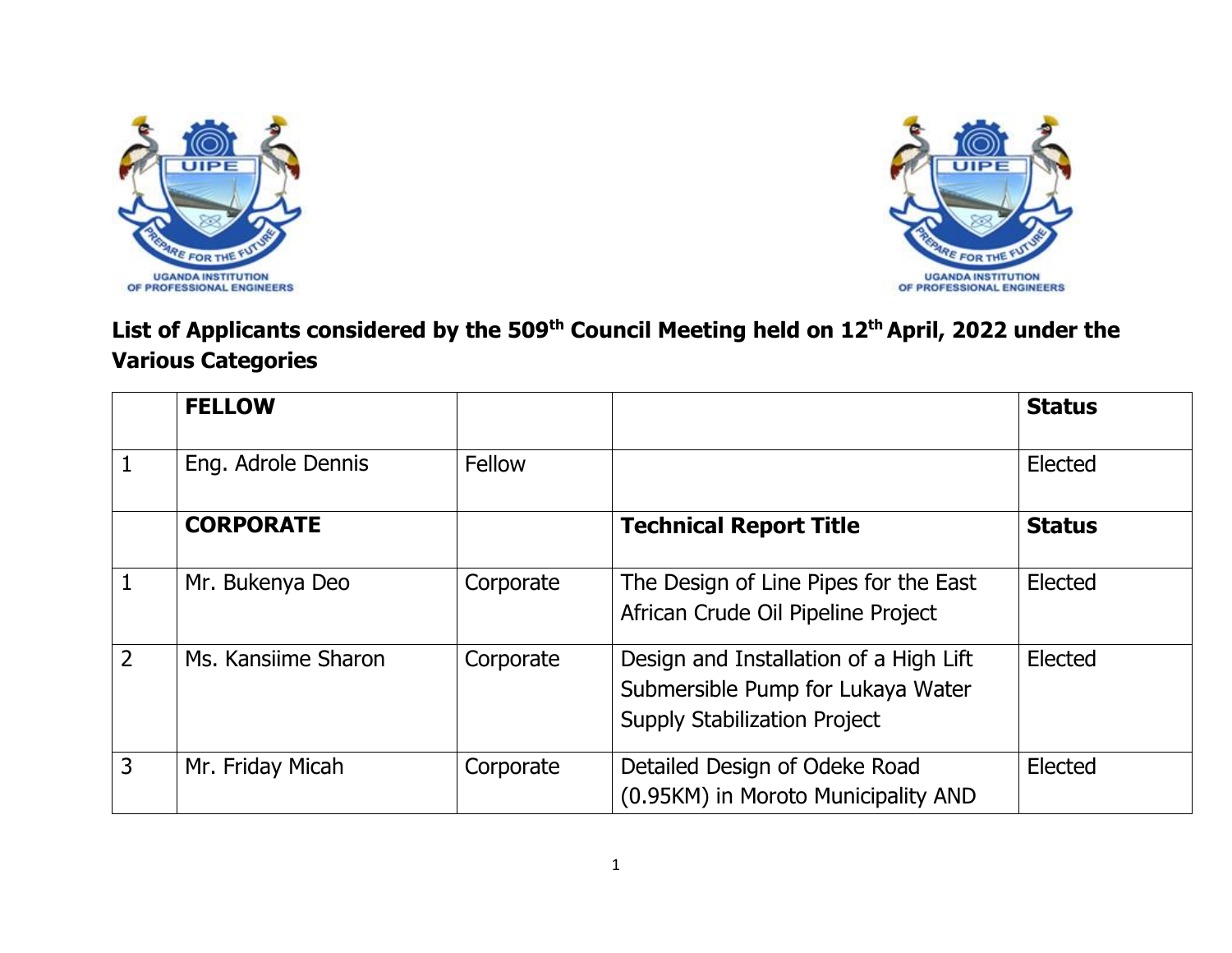|                |                      |           | Construction of Upgrading of Acacia<br>Road (1.62KM) and Signalization of Four<br><b>Junctions</b>                                                                                                                   |         |
|----------------|----------------------|-----------|----------------------------------------------------------------------------------------------------------------------------------------------------------------------------------------------------------------------|---------|
| $\overline{4}$ | Ms. Kemigisha Gloria | Corporate | Design and Construction Supervision of<br>the New Extension of Mamba Point<br>Hotel                                                                                                                                  | Elected |
| 5              | Mr. Ampiire Derrick  | Corporate | Design of Gogonyo Road (1.0KM) AND<br><b>Construction Supervision of the Section</b><br>(KM 20+000 to KM 40+830) of the<br>Paliisa- Kamonkoli Road                                                                   | Elected |
| 6              | Mr. Kakoto Denis     | Corporate | Investigation of causes of premature<br>pavement failures along Kampala-<br>Masaka road and Construction<br>Supervision of 30% section (Km $6 + 100$<br>to km18+300) along Masaka-Bukakata<br>road upgrading project | Elected |
| 7              | Mr. Orodriyo Augusto | Corporate | Design and Construction Supervision of<br>a Looping Pit for the Continuous<br>Galvanising and Pre-Painting Line at<br>Roofings Rolling Mills Limited                                                                 | Elected |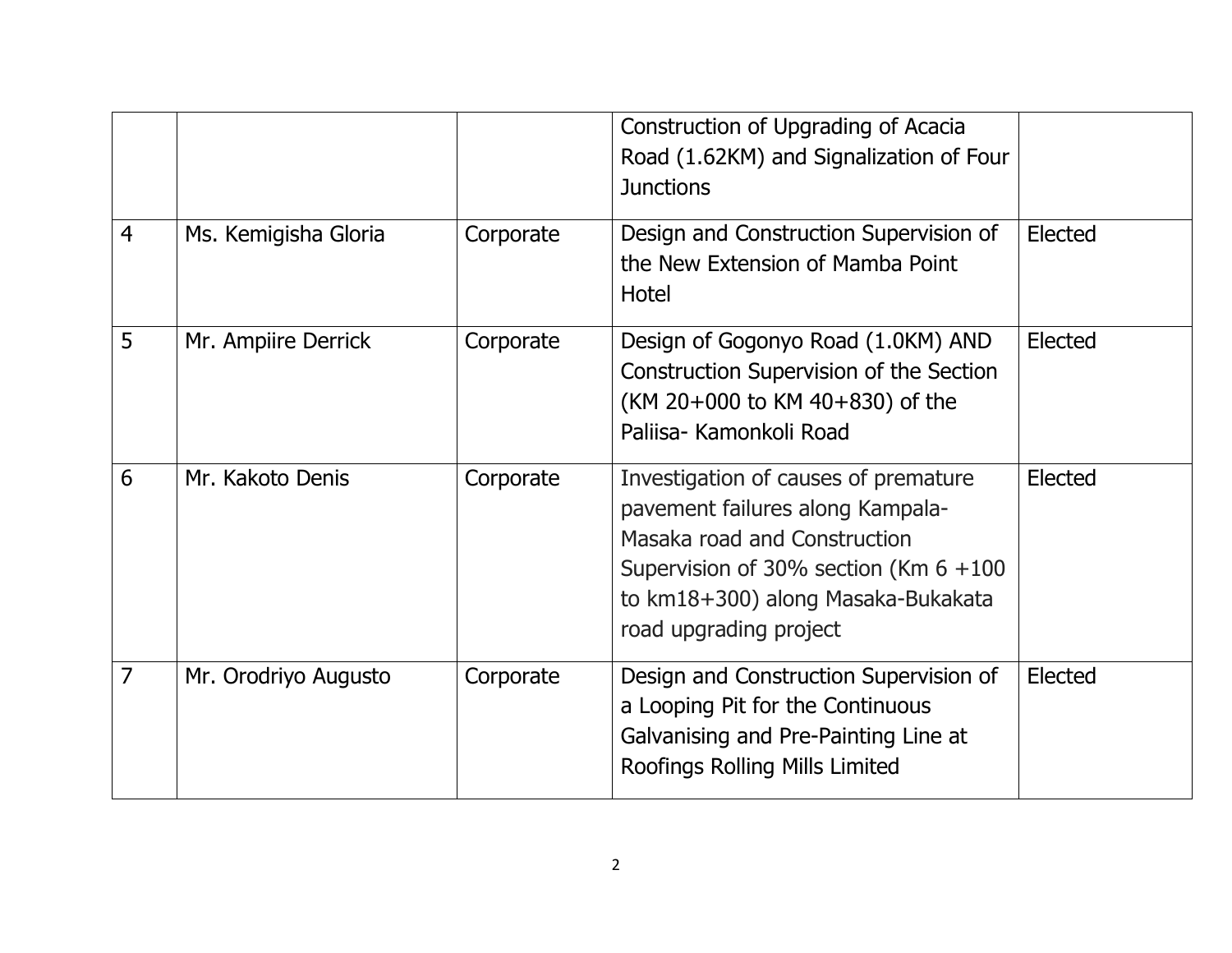| 8  | Mr. Lwamaza Allon              | Corporate | Structural Design of Box- Culvert for the<br>Upgrading of Muyembe-Nakapiripirit<br>Road (92.2KM) to Paved Bituminous<br><b>Standard AND Construction Supervision</b><br>of Komolo Bridge along Soroti- Moroto<br>Road | Elected |
|----|--------------------------------|-----------|-----------------------------------------------------------------------------------------------------------------------------------------------------------------------------------------------------------------------|---------|
| 9  | Ms. Namulindwa Milly           | Corporate | Pavement Design Review and<br>Construction Supervision of 33.4km on<br>the Upgrading of Hoima-Butiaba-<br>Wanseko Road Project                                                                                        | Elected |
| 10 | Mr. Menya Isaac                | Corporate | Geotechnical Design and Construction<br>Supervision of Naalya, Ntinda &<br>Kyebando Foot Bridges on the Capacity<br>Improvement of Kampala Northern<br>Bypass Phase II Project                                        | Elected |
| 11 | Mr. Byaruhanga Kiiza<br>Donati | Corporate | Design Update and Construction<br>Supervision of Nabulagala Channel in<br>Lubaga Division                                                                                                                             | Elected |
| 12 | Mr. Twinamatsiko Dicklus       | Corporate | Design and Construction Supervision of<br>Karembe Gravity Flow Scheme                                                                                                                                                 | Elected |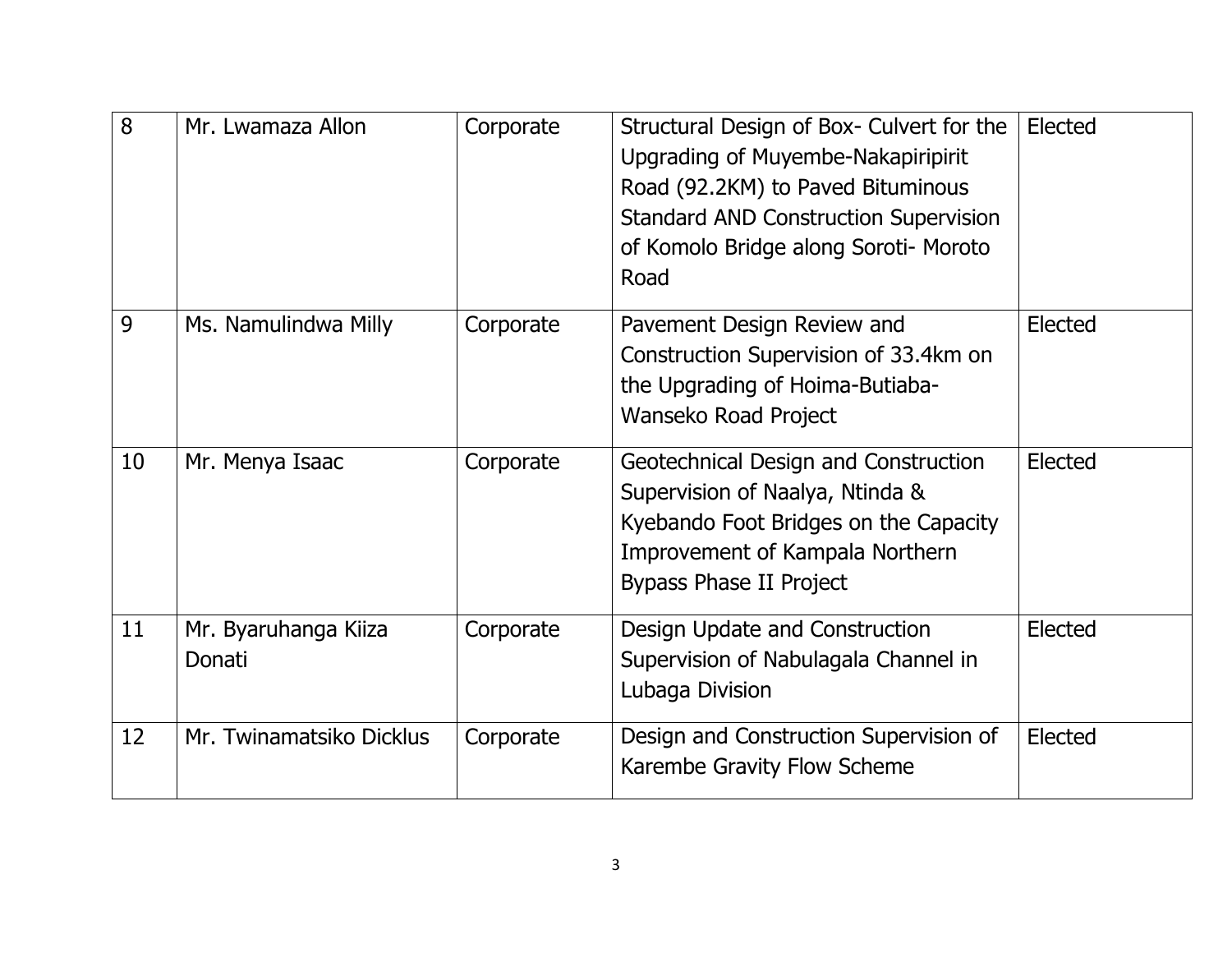| 13 | Mr. Kiggundu Ponsiano  | Corporate | Geometric Design for The Rehabilitation<br>Design of Hima- Katunguru (58km) AND<br><b>Construction Monitoring of Section From</b><br>28+000 To 57+800 Of Hima-Katunguru<br>Road | Elected |
|----|------------------------|-----------|---------------------------------------------------------------------------------------------------------------------------------------------------------------------------------|---------|
| 14 | Mr. Opige Denis        | Corporate | Design Review and Construction<br>Supervision of Waaki Bridge along the<br>Upgrading of Hoima- Butiaba- Wanseko<br>Road from Gravel to Bituminous<br>Standard                   | Elected |
| 15 | Mr. Tayebwa Ashbert    | Corporate | Design and Construction Supervision of<br>Lakwanya Piped Water Supply System                                                                                                    | Elected |
| 16 | Mr. Rwanyarare William | Corporate | Design and Construction supervision of<br>Kanungu- Burema water mains<br>extension                                                                                              | Elected |
| 17 | Ms. Alinda Joan Yvonne | Corporate | <b>Geometric Design &amp; Construction</b><br>Monitoring for the Rehabilitation of<br>Ishaka- Katunguru Road.                                                                   | Elected |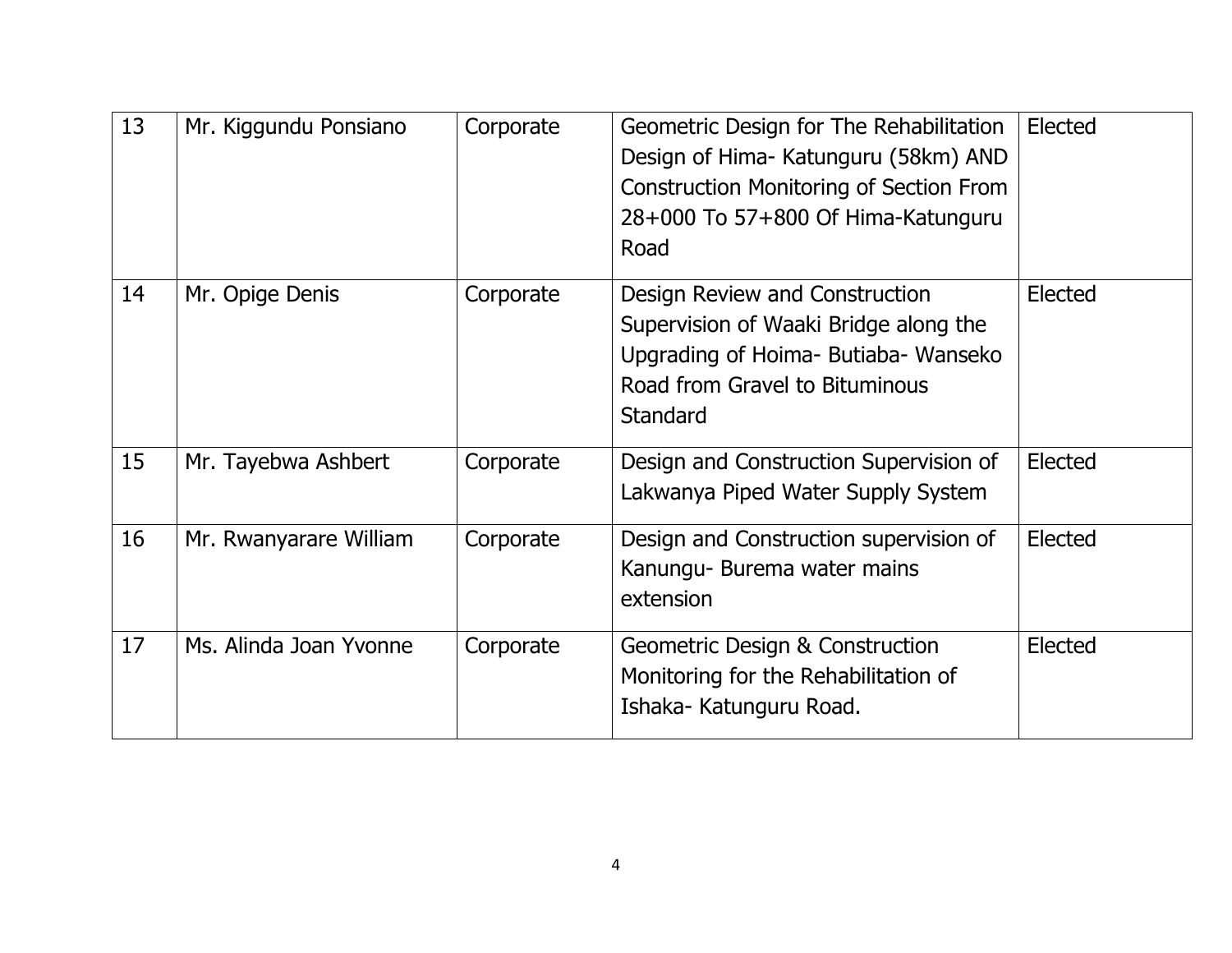| 18 | Mr. Habtemariam<br>Yohannes            | Corporate | Dsign and Construction Supervision for<br>the Upgrading of Bumbobi- Lwakhakha<br>Road (44.5KM)                                                  | Elected       |
|----|----------------------------------------|-----------|-------------------------------------------------------------------------------------------------------------------------------------------------|---------------|
| 19 | Mr. Magaja Dennis                      | Corporate | Design of St. Gyaviira Church Road<br>(1.6km) AND Construction Supervision<br>of Kabuusu-Bunamwaya-Lweza Road<br>(8.06KM)                       | Elected       |
| 20 | Mr. Twongirwe Caleb                    | Corporate | Design Review and Construction<br>Supervision for Rural Electrification<br>Schemes in Kiryandongo, Kakumiro,<br><b>Nebbi and Arua Districts</b> | Elected       |
| 21 | Mr. Mayanja Hassan                     | Corporate | Design Review, Tender Support,<br>Installation, Testing and Commissioning<br>Supervision of Gulu Substation<br>Reconfiguration                  | Elected       |
| 22 | Ms. Namutebi Christine                 | Corporate | Electricity Reliability & Quality of Supply<br>Improvement in Massajja Ndikutamada                                                              | Elected       |
|    | <b>PROVISIONAL</b><br><b>CORPORATE</b> |           |                                                                                                                                                 |               |
|    | <b>Name</b>                            |           | <b>Technical Report Title</b>                                                                                                                   | <b>Status</b> |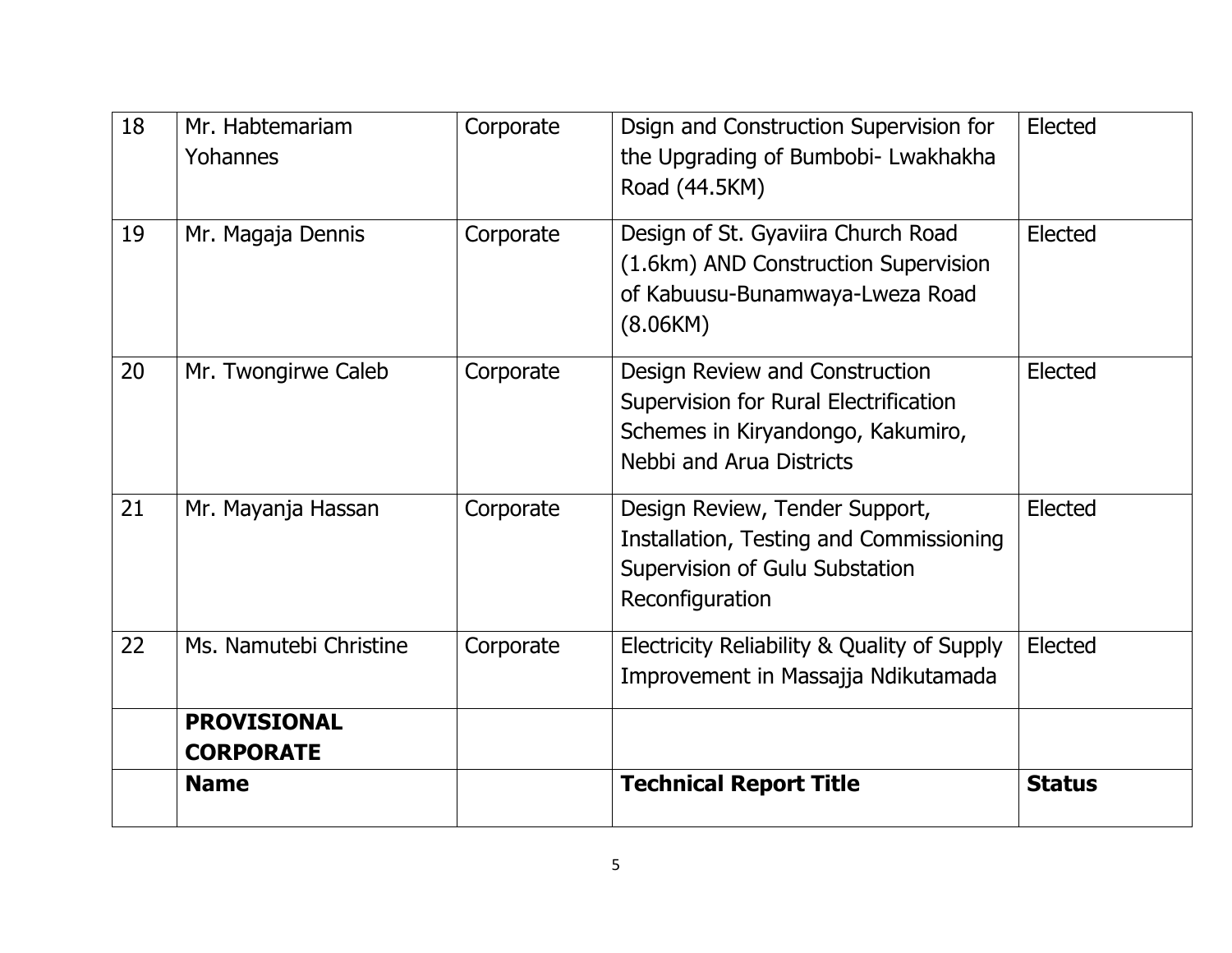| $\mathbf{1}$   | Mr. Mutebi Ibrahim   | Provisional<br>Corporate | Design Review and Construction<br>Supervision of Dedicated 33kV Power<br>Lines to Buikwe MPP Industrial Park                                                                                                                                                                              | Elected |
|----------------|----------------------|--------------------------|-------------------------------------------------------------------------------------------------------------------------------------------------------------------------------------------------------------------------------------------------------------------------------------------|---------|
| $\overline{2}$ | Mr. Besigye Enoth    | Provisional<br>Corporate | Design, Construction and<br>Commissioning of a 33KVPower Line<br>with an 800KVA / 33kV/400V<br>Transformer (Kiruhura District)                                                                                                                                                            | Elected |
| $\overline{3}$ | Mr. Ssekidde Moses   | Provisional<br>Corporate | Design, Installation and Configuration of<br><b>Energy Meter Remote Access System</b>                                                                                                                                                                                                     | Elected |
| $\overline{4}$ | Mr. Sekamanya Martin | Provisional<br>Corporate | Design Review and Construction of<br>Kanyampanga Gravitational Water<br>Scheme (Hakatokye Tank)                                                                                                                                                                                           | Elected |
| 5              | Mr. Cheptoek David   | Provisional<br>Corporate | Design of Kikonge- Nakasero Rural<br>Growth Centre Water Supply and<br>Sanitation System AND Construction<br>Supervision of Civil Works for<br>Infrastructure Development and<br>Maintenace of Demostration Centres at<br>Three Zonal Agricultural Research and<br>Developmnet Institutes | Elected |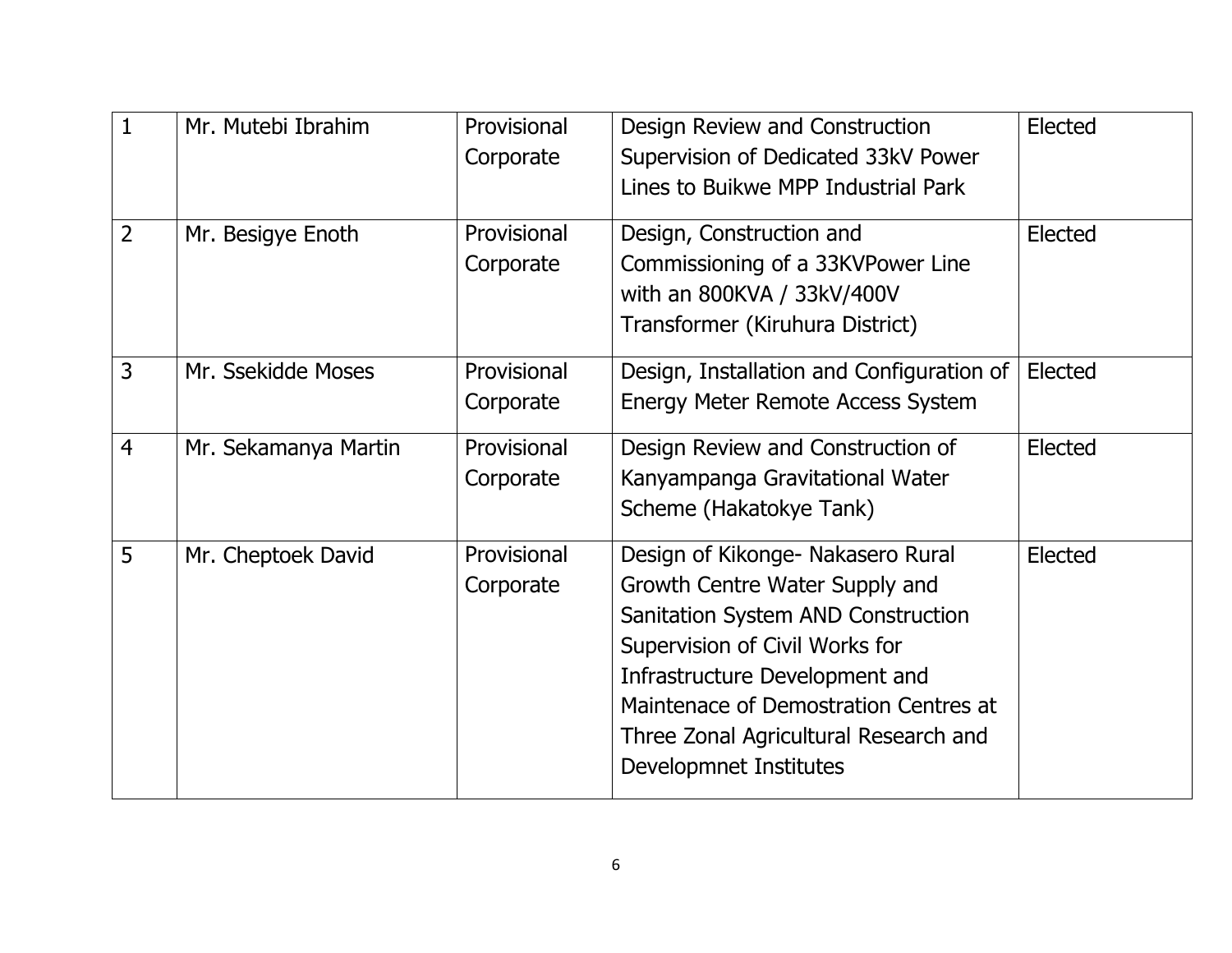| 6              | Ms. Tebugulwa Allen | Provisional | Design Review, Installation                   | Elected |
|----------------|---------------------|-------------|-----------------------------------------------|---------|
|                |                     | Corporate   | Configuration and Testing of Unit 1           |         |
|                |                     |             | <b>Generator Protection Relay PCS -</b>       |         |
|                |                     |             | 985AW at Karuma Hydro Power Project           |         |
| $\overline{7}$ | Ms. Mugisha Sandra  | Provisional | Design and Implementation of the              | Elected |
|                |                     | Corporate   | Electrical Installation at the Uganda         |         |
|                |                     |             | Police ICT Research and Innovation            |         |
|                |                     |             | Centre on Plot 50, Block 149, Kikandwa        |         |
|                |                     |             | Wakiso                                        |         |
| 8              | Mr. Ouma Godfrey    | Provisional | Design and Implementation of a Pilot          | Elected |
|                |                     |             |                                               |         |
|                |                     | Corporate   | Greenhouse Solar Coffee Dryer                 |         |
| 9              | Mr. Wasswa Joseph   | Provisional | Detailed Design and Construction              | Elected |
|                |                     | Corporate   | Supervision of Kagulube Solar Powered         |         |
|                |                     |             | Irrigation System in Kalangala District       |         |
| 10             | Mr. Kimeze Henry    | Provisional | Review of the Structural Designs for the      | Elected |
|                |                     | Corporate   | Proposed Pallisa Town Council Water           |         |
|                |                     |             | <b>Reservoir AND Construction Supervision</b> |         |
|                |                     |             | of the Maternity Block at Kiswa Health        |         |
|                |                     |             | Centre III                                    |         |
|                |                     |             |                                               |         |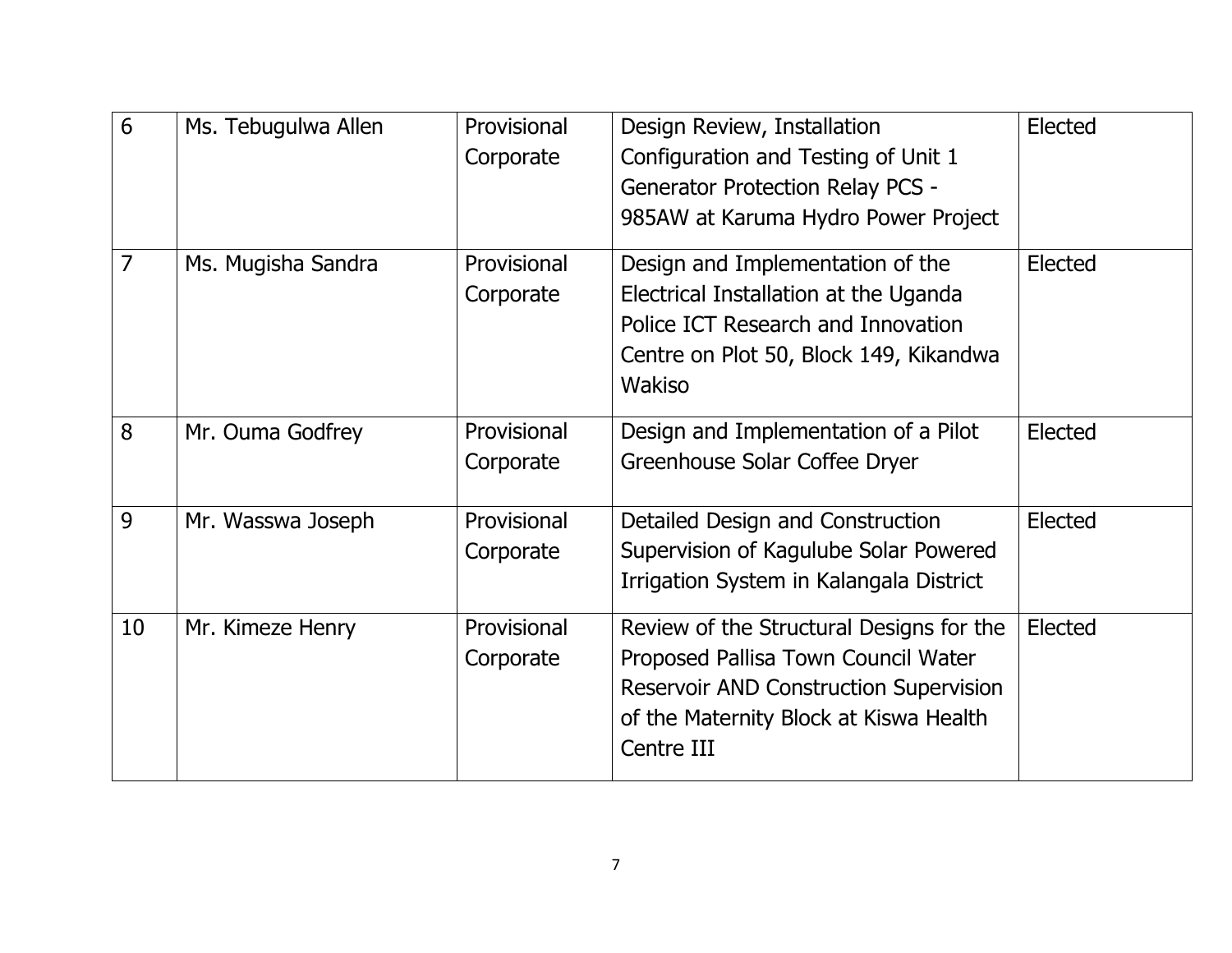| 11 | Mr. Okirya Martin          | Provisional | Design and Construction Supervision of | Elected |
|----|----------------------------|-------------|----------------------------------------|---------|
|    |                            | Corporate   | Lukhuna Irrigation Scheme              |         |
|    |                            |             |                                        |         |
| 12 | Mr. Akena Leonard          | Provisional | Design and Construction Supervision of | Elected |
|    |                            | Corporate   | the Proposed Low-Cost Sealing of       |         |
|    |                            |             | 1.2Km of Agoro Trading Centre Roads,   |         |
|    |                            |             | Agoro Sub- County, Lamwo District      |         |
|    | <b>GRADUATE</b>            |             |                                        |         |
| 1  | Ms. Nekyamazima Doreen     | Graduate    |                                        | Elected |
| 2  | Mr. Kawuuki Timothy        | Graduate    |                                        | Elected |
| 3  | Mr. Niringiye Martin Edwin | Graduate    |                                        | Elected |
| 4  | Mr. Etyeku Jesse           | Graduate    |                                        | Elected |
| 5  | Mr. Ndugga Munir           | Graduate    |                                        | Elected |
| 6  | Mr. Mugyema Morris         | Graduate    |                                        | Elected |
| 7  | Mr. Kasimo Chrispus        | Graduate    |                                        | Elected |
| 8  | Mr. Mutesasira Ibrahim     | Graduate    |                                        | Elected |
| 9  | Mr. Nyakahuma Timothy      | Graduate    |                                        | Elected |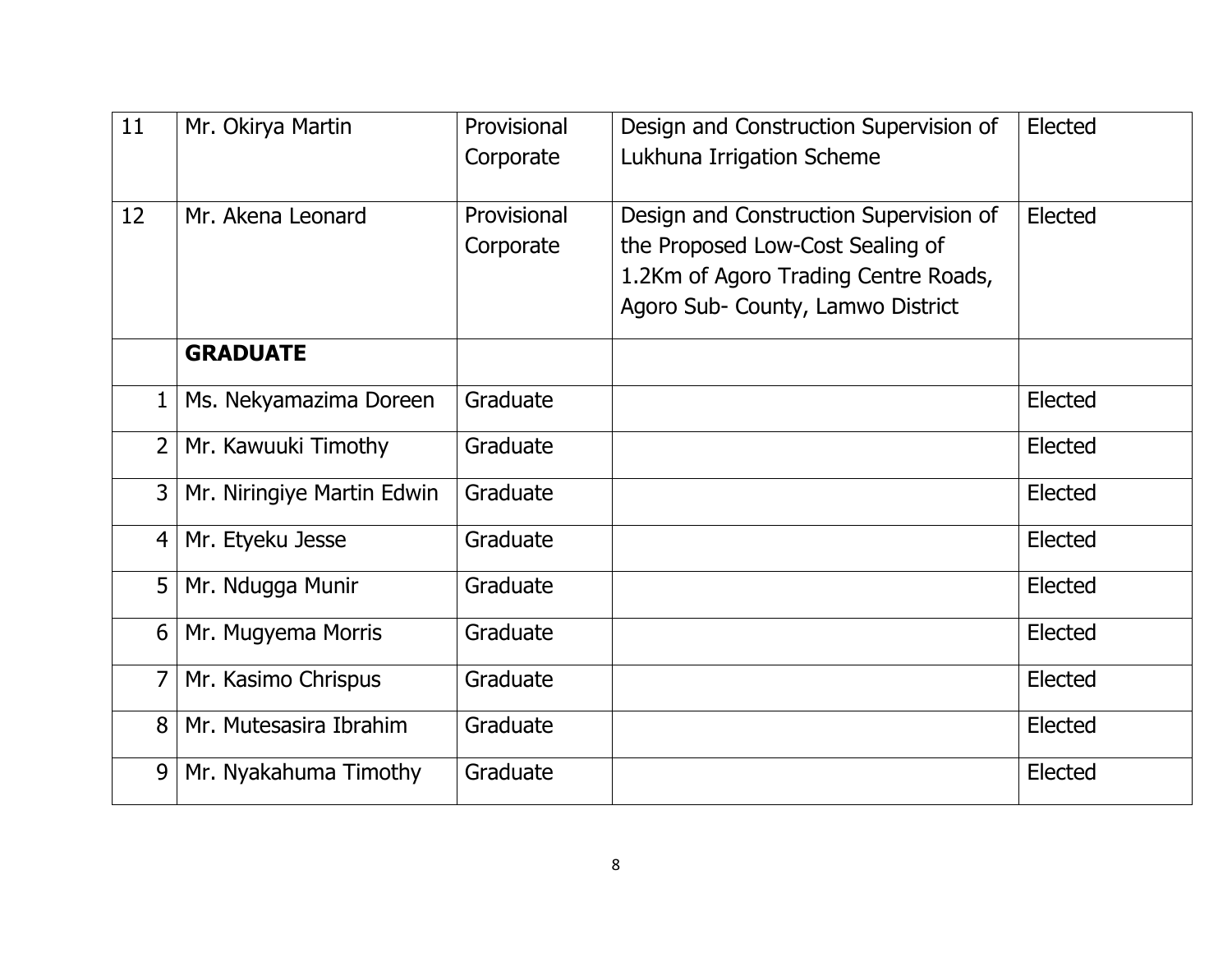| 10 <sup>°</sup> | Mr. Bongomin Charles          | Graduate | Elected |
|-----------------|-------------------------------|----------|---------|
| 11              | Ms. Driciru Elaine Peace      | Graduate | Elected |
| 12              | Ms. Nangoma Yudaya<br>Nassali | Graduate | Elected |
| 13              | Mr. Apedu Julius              | Graduate | Elected |
| 14              | Mr. Otim Alvin                | Graduate | Elected |
| 15              | Mr. Mango Francis             | Graduate | Elected |
| 16              | Ms. Namukasa Dorah            | Graduate | Elected |
| 17              | Mr. Latim Benard              | Graduate | Elected |
| 18              | Mr. Mugejjera Abel            | Graduate | Elected |
| 19              | Mr. Kisero Abubaker           | Graduate | Elected |
| 20              | Mr. Agaba Innocent            | Graduate | Elected |
| 21              | Mr. Kirumira Yusuf            | Graduate | Elected |
| 22              | Mr. Yeko Emmanuel             | Graduate | Elected |
| 23              | Mr. Ngobi Joshua              | Graduate | Elected |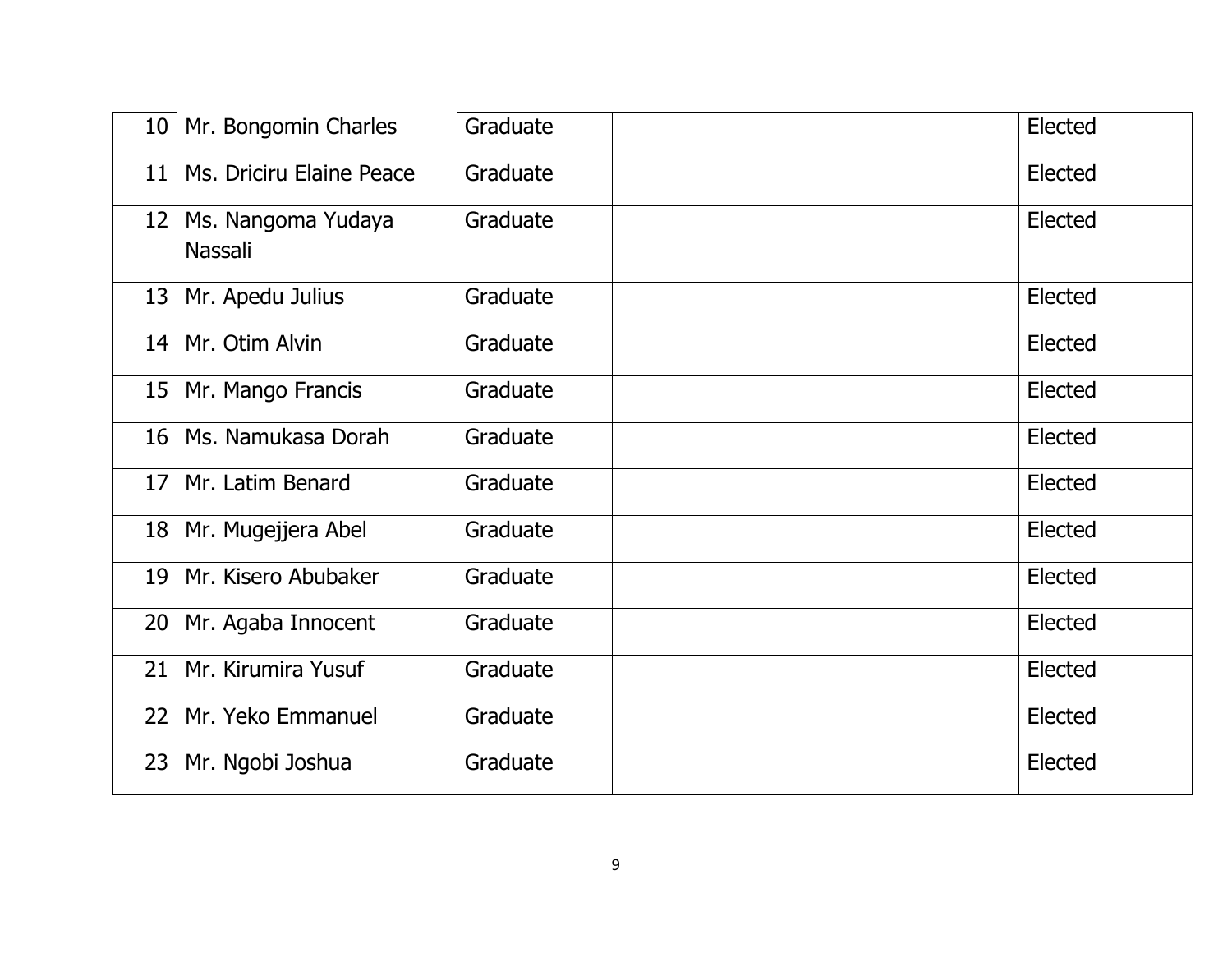| 24              | Mr. Andinda Daniel                   | Graduate | Elected |
|-----------------|--------------------------------------|----------|---------|
| 25              | Ms. Nakato Sharifah Rukia            | Graduate | Elected |
| 26              | Mr. Kinalwa Ronald                   | Graduate | Elected |
| 27 <sub>1</sub> | Mr. Tukei Emmanuel                   | Graduate | Elected |
| 28              | Mr. Asiimwe Brian                    | Graduate | Elected |
| 29              | Mr. Bwambale Allan<br>Rukundo        | Graduate | Elected |
| 30              | Mr. Orukan Moses                     | Graduate | Elected |
| 31              | Mr. Mwanika Patrick                  | Graduate | Elected |
| 32              | Mr. Mawanda Gideon                   | Graduate | Elected |
| 33              | Ms. Namirembe Docus                  | Graduate | Elected |
| 34 l            | Ms. Musiimenta Milly                 | Graduate | Elected |
| 35              | Mr. Mubbala Moses                    | Graduate | Elected |
| 36              | Mr. Nyonyintono Ivan<br><b>James</b> | Graduate | Elected |
| 37              | Mr. Ssentumbwe Enoch                 | Graduate | Elected |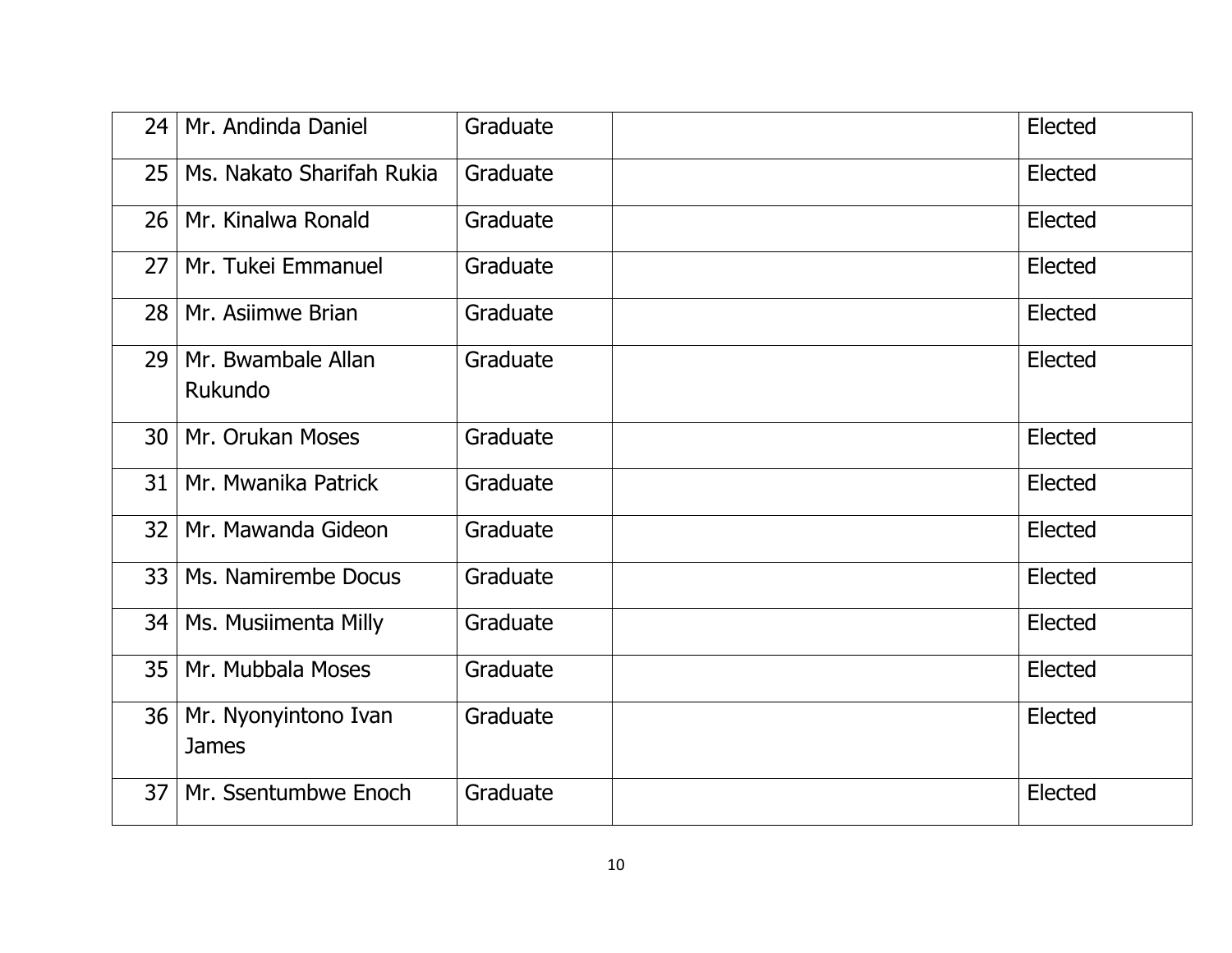| 38             | Mr. Praff Phillip               | Graduate          | Elected |
|----------------|---------------------------------|-------------------|---------|
| 39             | Mr. Mbaziira Henry              | Graduate          | Elected |
| 40             | Mr. Kaye Denis                  | Graduate          | Elected |
| 41             | Ms. Auma Jackline               | Graduate          | Elected |
| 42             | Mr. Kanyago Christopher         | Graduate          | Elected |
| 43             | Mr. Angura Robinson             | Graduate          | Elected |
| 44             | Mr. Bitwabaabo Collins<br>Agaba | Graduate          | Elected |
| 45             | Ms. Mutesi Shadia Kirunda       | Graduate          | Elected |
| 46             | Mr. Kasibante Alex              | Graduate          | Elected |
|                | <b>TECHNOLOGISTS</b>            |                   |         |
| $\mathbf{1}$   | Mr. Odyek Boniface              | Technologist      | Elected |
|                | <b>TECHNICIANS</b>              |                   |         |
| $\mathbf{1}$   | Mr. Muheirwe Collins            | <b>Technician</b> | Elected |
| $\overline{2}$ | Mr. Ojok Godfrey                | <b>Technician</b> | Elected |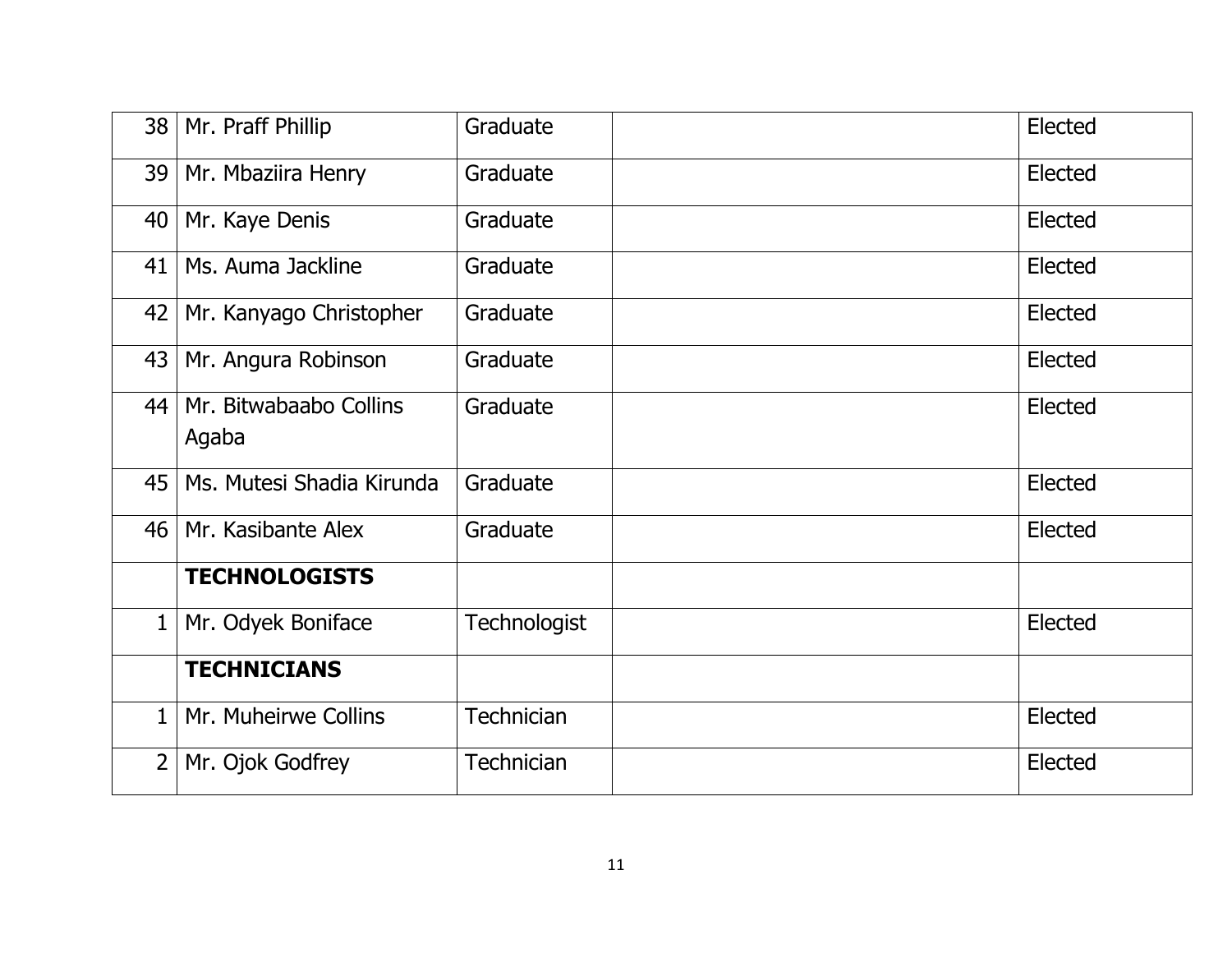| 3              | Ms. Nakisita Juliet              | Technician     |                            | Elected |
|----------------|----------------------------------|----------------|----------------------------|---------|
|                | <b>STUDENT</b>                   |                | <b>INSTITUTION</b>         |         |
| $\mathbf{1}$   | Mr. Ddumba Derrick               | <b>Student</b> | <b>Makerere University</b> | Elected |
| $\overline{2}$ | Ms. Nabusayi Irene<br>Prosscovia | <b>Student</b> | <b>Makerere University</b> | Elected |
| $\overline{3}$ | Ms. Nankumbi Salome              | <b>Student</b> | <b>Makerere University</b> | Elected |
| $\overline{4}$ | Ms. Aber Kelly Elizabeth         | <b>Student</b> | <b>Makerere University</b> | Elected |
| 5              | Mr. Kwehangana Keith             | <b>Student</b> | <b>Makerere University</b> | Elected |
| 6              | Mr. Otim Haron                   | <b>Student</b> | <b>Makerere University</b> | Elected |
| $\overline{7}$ | Ms. Namulondo Gertrude<br>Lisa   | <b>Student</b> | <b>Makerere University</b> | Elected |
| 8              | Ms. Ndagire Janat Mugalu         | <b>Student</b> | Makerere University        | Elected |
| 9              | Ms. Nabasumba Catherine          | <b>Student</b> | <b>Makerere University</b> | Elected |
| 10             | Mr. Mutala John Travis           | <b>Student</b> | <b>Makerere University</b> | Elected |
| 11             | Ms. Queen Latifah Hatim          | <b>Student</b> | <b>Makerere University</b> | Elected |
| 12             | Mr. Feni Ivan                    | <b>Student</b> | <b>Makerere University</b> | Elected |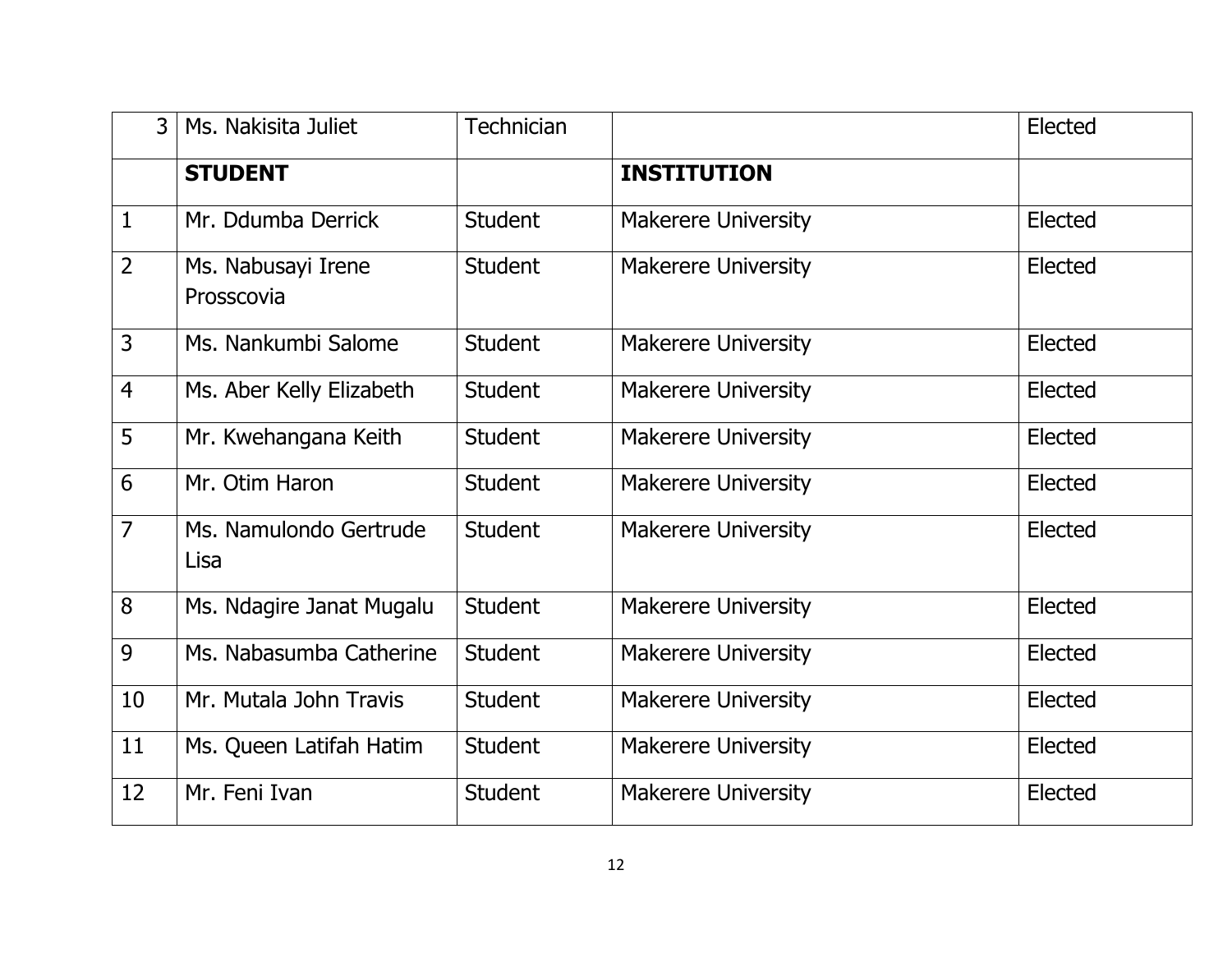| 13 | Ms. Akello Joanita                      | <b>Student</b> | <b>Makerere University</b> | Elected |
|----|-----------------------------------------|----------------|----------------------------|---------|
| 14 | Ms. Nanyanzi Zulia                      | <b>Student</b> | <b>Makerere University</b> | Elected |
| 15 | Mr. Tumusiime Timothy                   | <b>Student</b> | <b>Makerere University</b> | Elected |
| 16 | Mr. Antangaize Blessed<br><b>Baguma</b> | <b>Student</b> | <b>Makerere University</b> | Elected |
| 17 | Mr. Akampa Martin                       | <b>Student</b> | <b>Makerere University</b> | Elected |
| 18 | Ms. Ihunde Ivy Musiimenta               | <b>Student</b> | <b>Makerere University</b> | Elected |
| 19 | Ms. Kantono Deborah                     | <b>Student</b> | <b>Makerere University</b> | Elected |
| 20 | Mr. Muzoora Collins                     | <b>Student</b> | <b>Makerere University</b> | Elected |
| 21 | Mr. Burutira Mark                       | <b>Student</b> | <b>Makerere University</b> | Elected |
| 22 | Mr. Okwir Dickens                       | <b>Student</b> | <b>Makerere University</b> | Elected |
| 23 | Ms. Nalwadda Faith<br>Kateregga         | <b>Student</b> | <b>Makerere University</b> | Elected |
| 24 | Mr. Ashaba Ronald Agaba                 | <b>Student</b> | <b>Makerere University</b> | Elected |
| 25 | Mr. Ssentongo Mark                      | <b>Student</b> | <b>Makerere University</b> | Elected |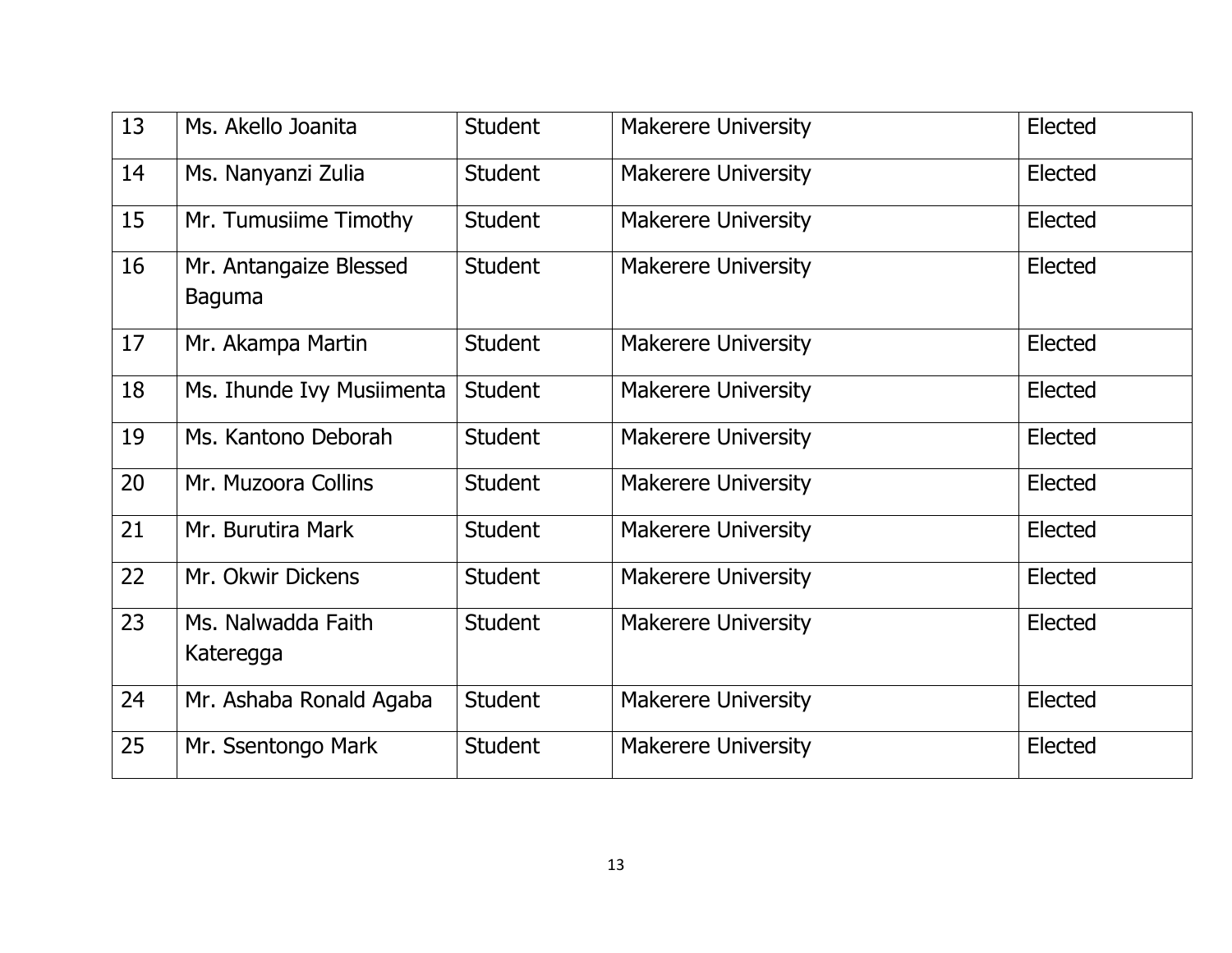| 26 | Mr. Mwesigwa Mbabazi<br><b>Julius</b> | <b>Student</b> | <b>Makerere University</b> | Elected |
|----|---------------------------------------|----------------|----------------------------|---------|
| 27 | Mr. Wamala Andrew<br>Kamoga           | <b>Student</b> | <b>Makerere University</b> | Elected |
| 28 | Mr. Kato Ronnie                       | <b>Student</b> | <b>Makerere University</b> | Elected |
| 29 | Ms. Mbonye Inshuti<br>Marietta        | <b>Student</b> | <b>Makerere University</b> | Elected |
| 30 | Mr. Ahangwire Arthur<br>Andrew        | <b>Student</b> | <b>Makerere University</b> | Elected |
| 31 | Mr. Musoke Solomon                    | <b>Student</b> | <b>Makerere University</b> | Elected |
| 32 | Mr. Okello Charles Alfred             | <b>Student</b> | <b>Makerere University</b> | Elected |
| 33 | Mr. Kamya Vincent                     | <b>Student</b> | <b>Makerere University</b> | Elected |
| 34 | Mr. Niyigena Alphonsine               | <b>Student</b> | <b>Makerere University</b> | Elected |
| 35 | Mr. Walusimbi Edmund                  | <b>Student</b> | <b>Makerere University</b> | Elected |
| 36 | Ms. Niyonsaba Jacqueline              | <b>Student</b> | <b>Makerere University</b> | Elected |
| 37 | Ms. Nakiyinji Joan                    | <b>Student</b> | <b>Makerere University</b> | Elected |
| 38 | Ms. Naiga Aiko Cotilda                | <b>Student</b> | <b>Makerere University</b> | Elected |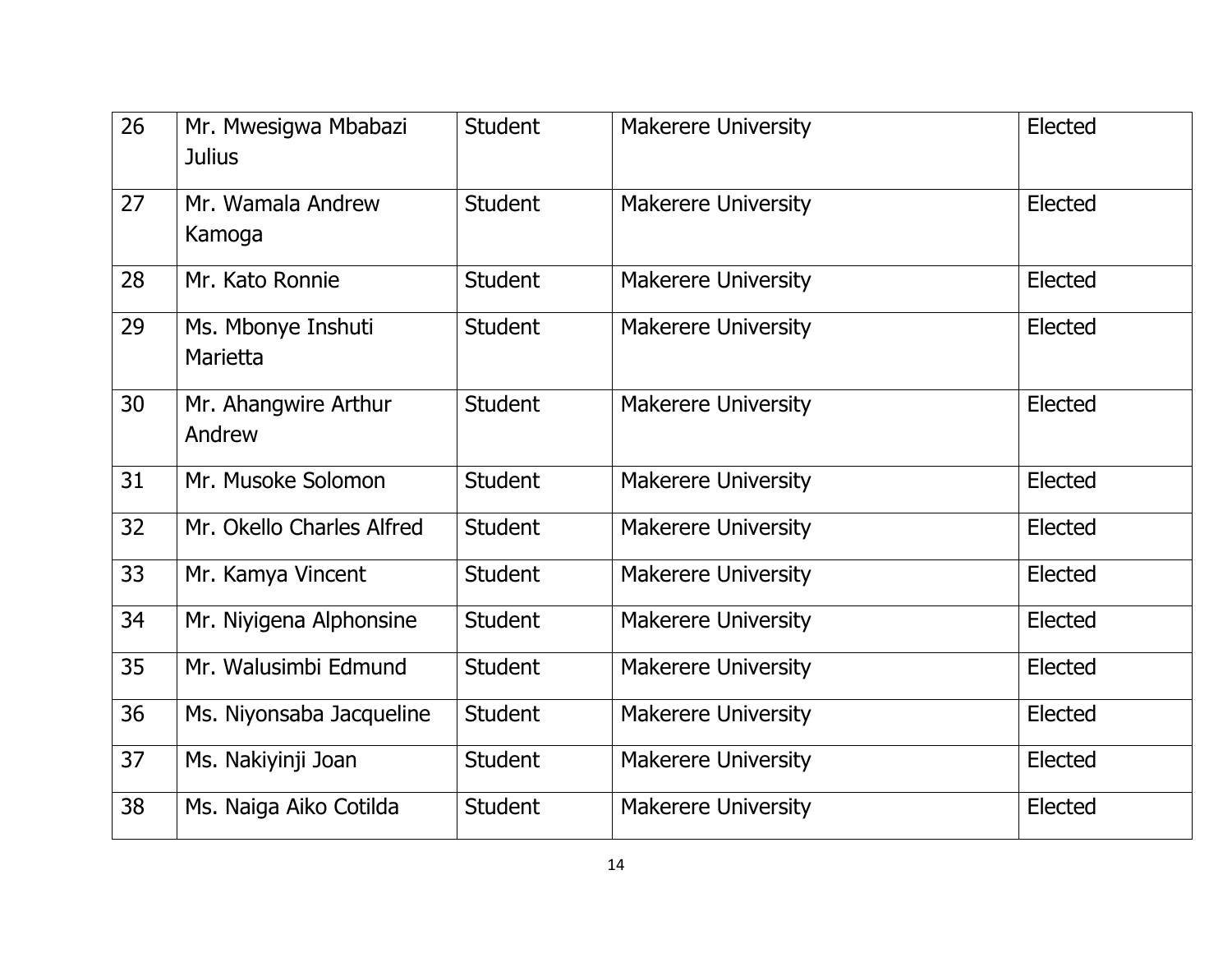| 39 | Ms. Babirye Immaculate             | <b>Student</b> | <b>Makerere University</b> | Elected |
|----|------------------------------------|----------------|----------------------------|---------|
| 40 | Ms. Aransiola Oyindamola<br>Serena | <b>Student</b> | <b>Makerere University</b> | Elected |
| 41 | Ms. Nabwire Jovia<br>Namulindwa    | <b>Student</b> | <b>Makerere University</b> | Elected |
| 42 | Ms. Amutuhire Judith               | <b>Student</b> | <b>Makerere University</b> | Elected |
| 43 | Ms. Nabimanya Princess             | <b>Student</b> | <b>Makerere University</b> | Elected |
| 44 | Ms. Ampaire Christine              | <b>Student</b> | <b>Makerere University</b> | Elected |
| 45 | Mr. Onyango Hilary                 | <b>Student</b> | <b>Makerere University</b> | Elected |
| 46 | Ms. Yashaba Cynthia                | <b>Student</b> | <b>Makerere University</b> | Elected |
| 47 | Mr. Amaza Ronald                   | <b>Student</b> | <b>Makerere University</b> | Elected |
| 48 | Ms. Nimwesiga Shallon              | <b>Student</b> | <b>Makerere University</b> | Elected |
| 49 | Mr. Beine Matthew Ian              | <b>Student</b> | <b>Makerere University</b> | Elected |
| 50 | Ms. Taaka Judith                   | <b>Student</b> | <b>Makerere University</b> | Elected |
| 51 | Mr. Mbalire Shawal                 | <b>Student</b> | <b>Makerere University</b> | Elected |
| 52 | Ms. Konga Florence Simon           | <b>Student</b> | <b>Makerere University</b> | Elected |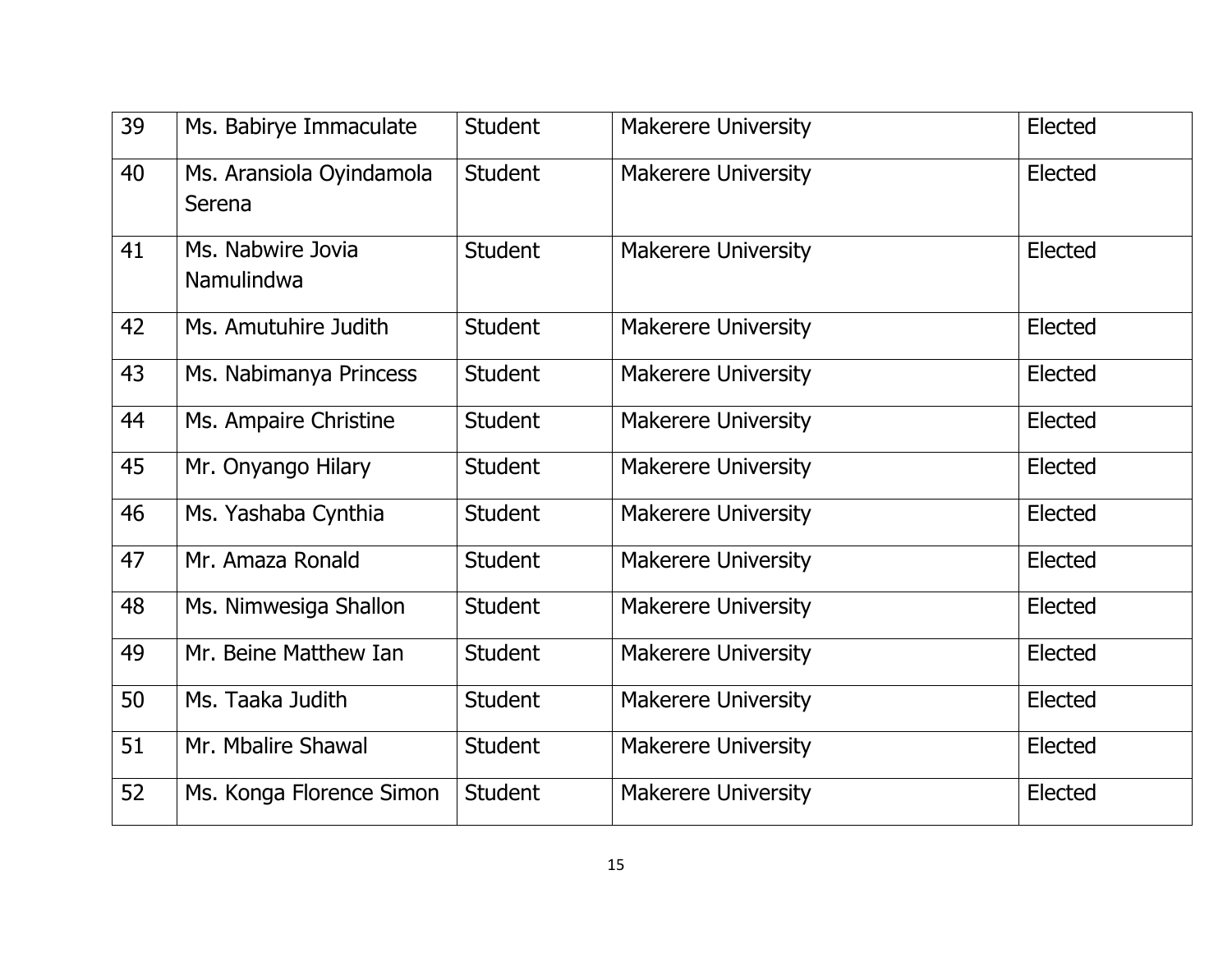| 53 | Ms. Wandera Florence                  | <b>Student</b> | <b>Makerere University</b> | Elected |
|----|---------------------------------------|----------------|----------------------------|---------|
| 54 | Mr. Anyole Jared                      | <b>Student</b> | <b>Makerere University</b> | Elected |
| 55 | Ms. Namata Dorcus<br><b>Druscilla</b> | <b>Student</b> | <b>Makerere University</b> | Elected |
| 56 | Mr. Igga Amos                         | <b>Student</b> | <b>Makerere University</b> | Elected |
| 57 | Mr. Anena Cuthbert<br>Wanitho         | <b>Student</b> | <b>Makerere University</b> | Elected |
| 58 | Mr. Bbaale Raymond                    | <b>Student</b> | <b>Makerere University</b> | Elected |
| 59 | Mr. Mwanja Charles                    | <b>Student</b> | <b>Makerere University</b> | Elected |
| 60 | Mr. Byaruhanga Jerry                  | <b>Student</b> | <b>Makerere University</b> | Elected |
| 61 | Ms. Nabirye Mariam                    | <b>Student</b> | <b>Makerere University</b> | Elected |
| 62 | Ms. Akwero Catherine<br>Lapir         | <b>Student</b> | <b>Makerere University</b> | Elected |
| 63 | Mr. Nabimanya Marius                  | <b>Student</b> | <b>Makerere University</b> | Elected |
| 64 | Mr. Mukhooli Timothy                  | <b>Student</b> | <b>Makerere University</b> | Elected |
| 65 | Mr. Ssempagala Godfrey<br>Edrine      | <b>Student</b> | <b>Makerere University</b> | Elected |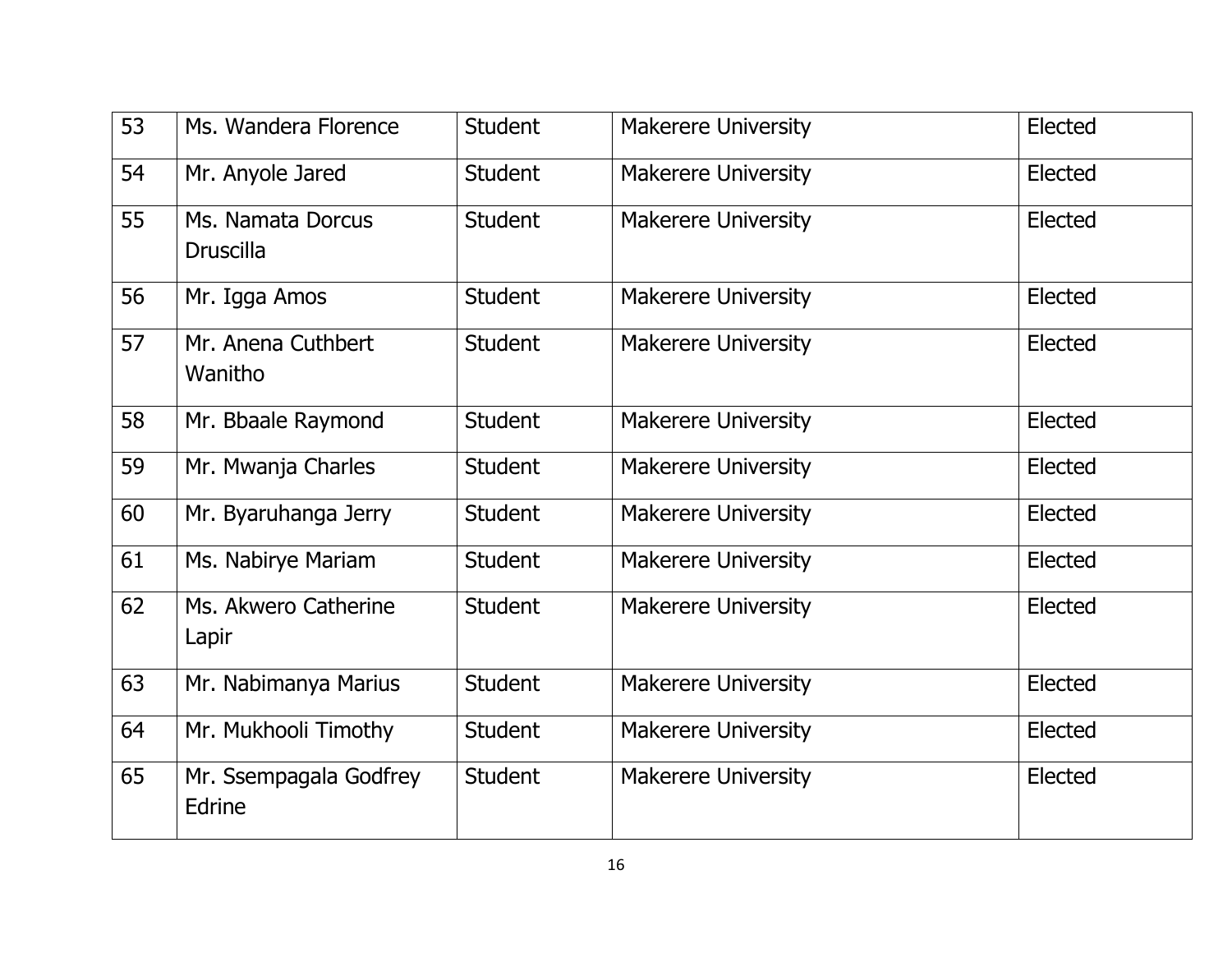| 66 | Mr. Kaweesa Wycliff            | <b>Student</b> | <b>Makerere University</b> | Elected |
|----|--------------------------------|----------------|----------------------------|---------|
| 67 | Mr. Hisham Imaram<br>Ssengendo | <b>Student</b> | <b>Makerere University</b> | Elected |
| 68 | Mr. Wandoho Kassim             | <b>Student</b> | <b>Makerere University</b> | Elected |
| 69 | Mr. Bulwanyi Isaac             | <b>Student</b> | <b>Makerere University</b> | Elected |
| 70 | Ms. Natukunda Desire           | <b>Student</b> | Kyambogo University        | Elected |
| 71 | Mr. Hasakya Musa               | <b>Student</b> | Kyambogo University        | Elected |
| 72 | Mr. Kimera Norbert             | <b>Student</b> | Kyambogo University        | Elected |
| 73 | Mr. Ediatu Gabriel             | <b>Student</b> | Kyambogo University        | Elected |
| 74 | Mr. Ategeka Richard            | <b>Student</b> | Kyambogo University        | Elected |
| 75 | Ms. Anne Lillian               | <b>Student</b> | Kyambogo University        | Elected |
| 76 | Mr. Mugerwa Joseph             | <b>Student</b> | Kyambogo University        | Elected |
| 77 | Ms. Atuhairwe Ritah            | <b>Student</b> | Kyambogo University        | Elected |
| 78 | Mr. Akebu Calvin               | <b>Student</b> | Kyambogo University        | Elected |
| 79 | Mr. Kiiza Isma                 | <b>Student</b> | Kyambogo University        | Elected |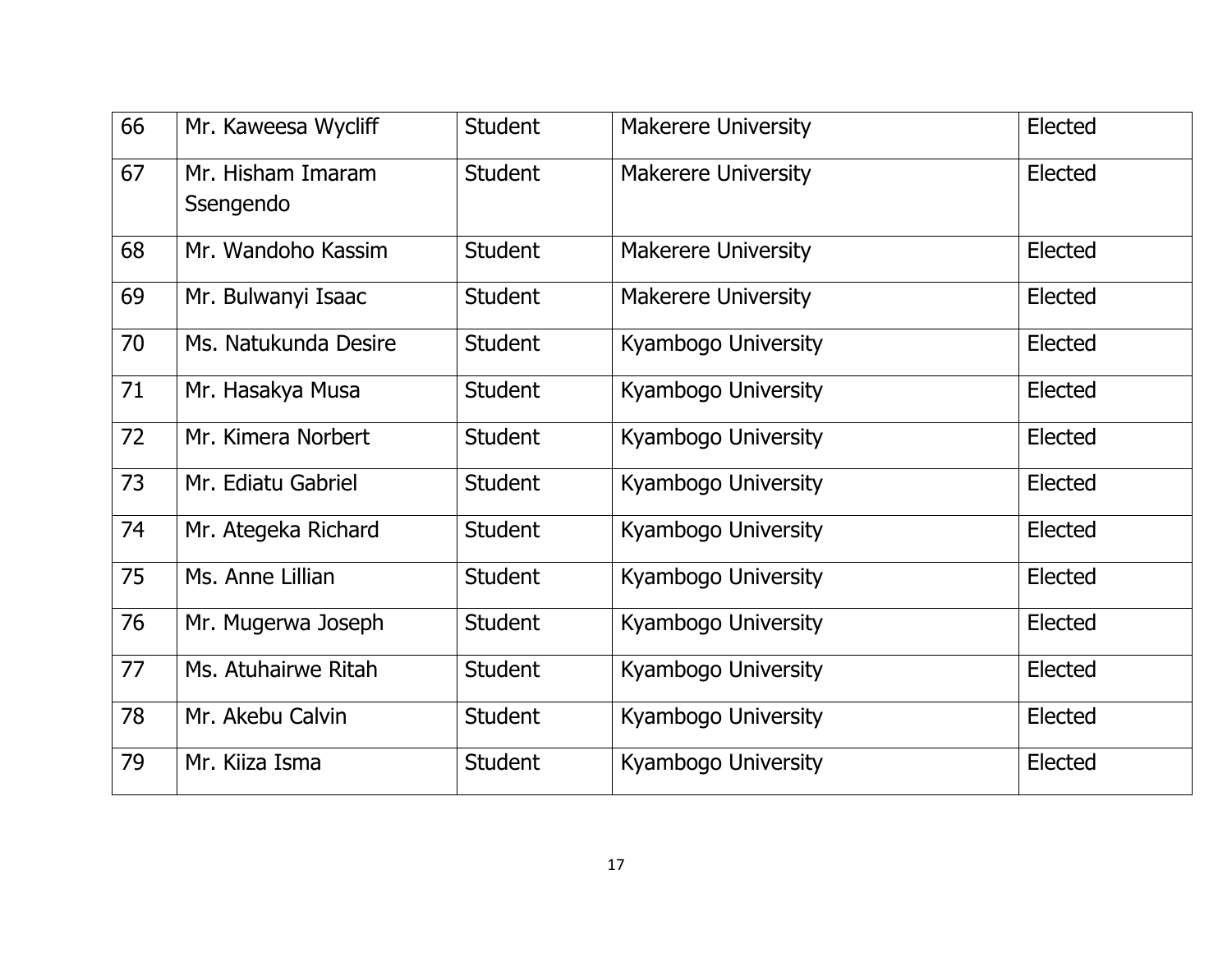| 80 | Mr. Semwogerere Abaasi    | <b>Student</b> | Kyambogo University | Elected |
|----|---------------------------|----------------|---------------------|---------|
| 81 | Mr. Busobozi Joseph       | <b>Student</b> | Kyambogo University | Elected |
| 82 | Mr. Okiror Samuel         | <b>Student</b> | Kyambogo University | Elected |
| 83 | Mr. Byansi Paul           | <b>Student</b> | Kyambogo University | Elected |
| 84 | Mr. Edeket Emmanuel       | <b>Student</b> | Kyambogo University | Elected |
| 85 | Mr. Tendo Samuel Jackson  | <b>Student</b> | Kyambogo University | Elected |
| 86 | Mr. Ndawula Solomon       | <b>Student</b> | Kyambogo University | Elected |
| 87 | Mr. Omugen Michael        | <b>Student</b> | Kyambogo University | Elected |
| 88 | Mr. Atuhaire Banura Edwin | <b>Student</b> | Kyambogo University | Elected |
| 89 | Mr. Lyahinda Alfred       | <b>Student</b> | Kyambogo University | Elected |
| 90 | Mr. Abiriga Henry         | <b>Student</b> | Kyambogo University | Elected |
| 91 | Mr. Bakaali Bright Brian  | <b>Student</b> | Kyambogo University | Elected |
| 92 | Mr. Ahurira Joshua        | <b>Student</b> | Kyambogo University | Elected |
| 93 | Mr. Abubakari Victor      | <b>Student</b> | Kyambogo University | Elected |
| 94 | Ms. Nayiga Joanita        | <b>Student</b> | Kyambogo University | Elected |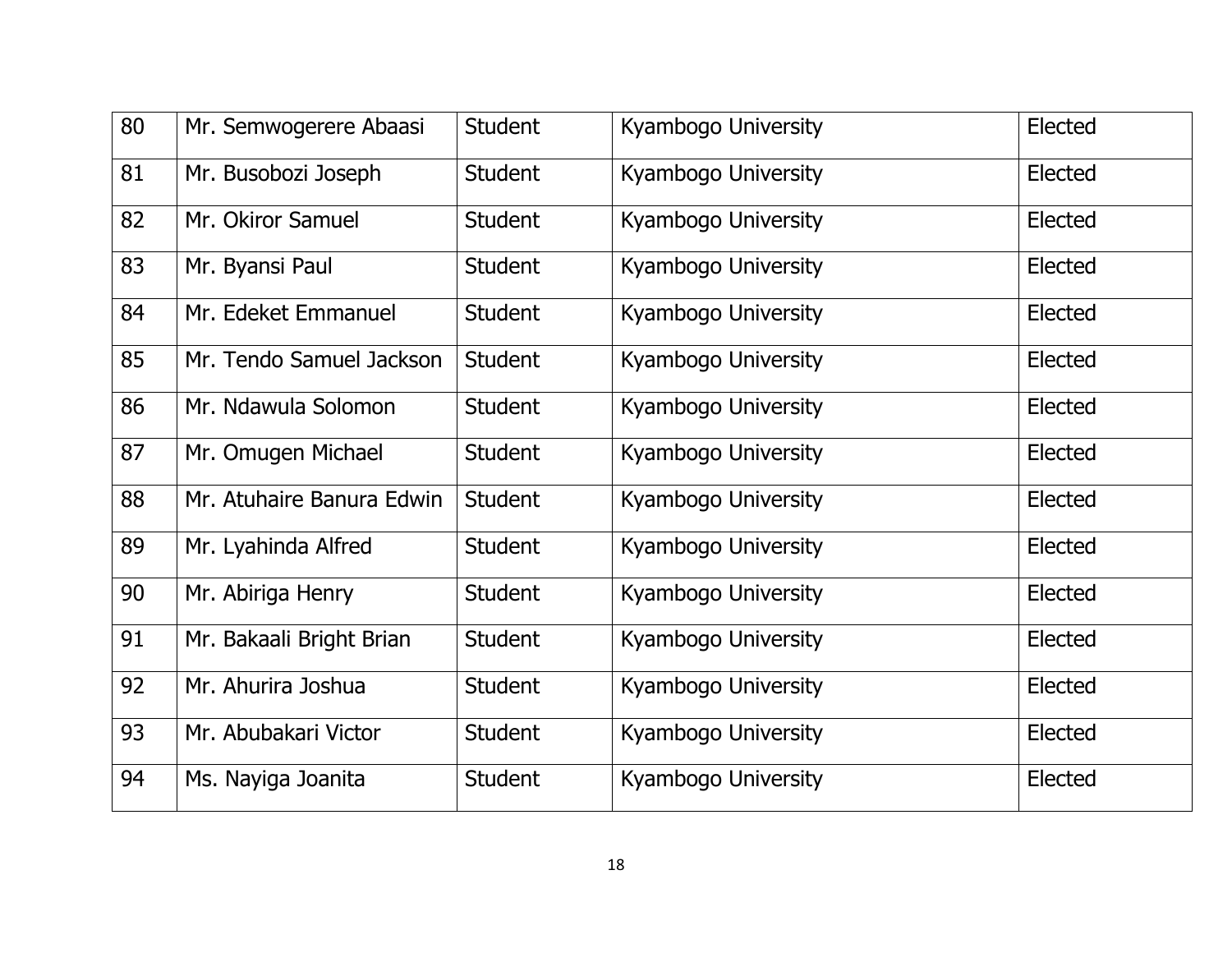| 95  | Mr. Taremwa Osbert            | <b>Student</b> | Kyambogo University | Elected |
|-----|-------------------------------|----------------|---------------------|---------|
| 96  | Mr. Kitenda Vicent            | <b>Student</b> | Kyambogo University | Elected |
| 97  | Mr. Mukisa Vianne             | <b>Student</b> | Kyambogo University | Elected |
| 98  | Mr. Opio Ambrose              | <b>Student</b> | Kyambogo University | Elected |
| 99  | Mr. Kajura Joseph             | <b>Student</b> | Kyambogo University | Elected |
| 100 | Mr. Okidi Thomas Becket       | <b>Student</b> | Kyambogo University | Elected |
| 101 | Mr. Awanyo Thomas             | <b>Student</b> | Kyambogo University | Elected |
| 102 | Mr. Bongo Geoffrey            | <b>Student</b> | Kyambogo University | Elected |
| 103 | Ms. Nalubega Saudah           | <b>Student</b> | Kyambogo University | Elected |
| 104 | Ms. Aisha Masinde<br>Patience | <b>Student</b> | Kyambogo University | Elected |
| 105 | Mr. Ssozi Brian               | <b>Student</b> | Kyambogo University | Elected |
| 106 | Ms. Muhindo Christine         | <b>Student</b> | Kyambogo University | Elected |
| 107 | Mr. Kisuule Kukiriza Arthur   | <b>Student</b> | Kyambogo University | Elected |
| 108 | Ms. Ampaire Irene             | <b>Student</b> | Kyambogo University | Elected |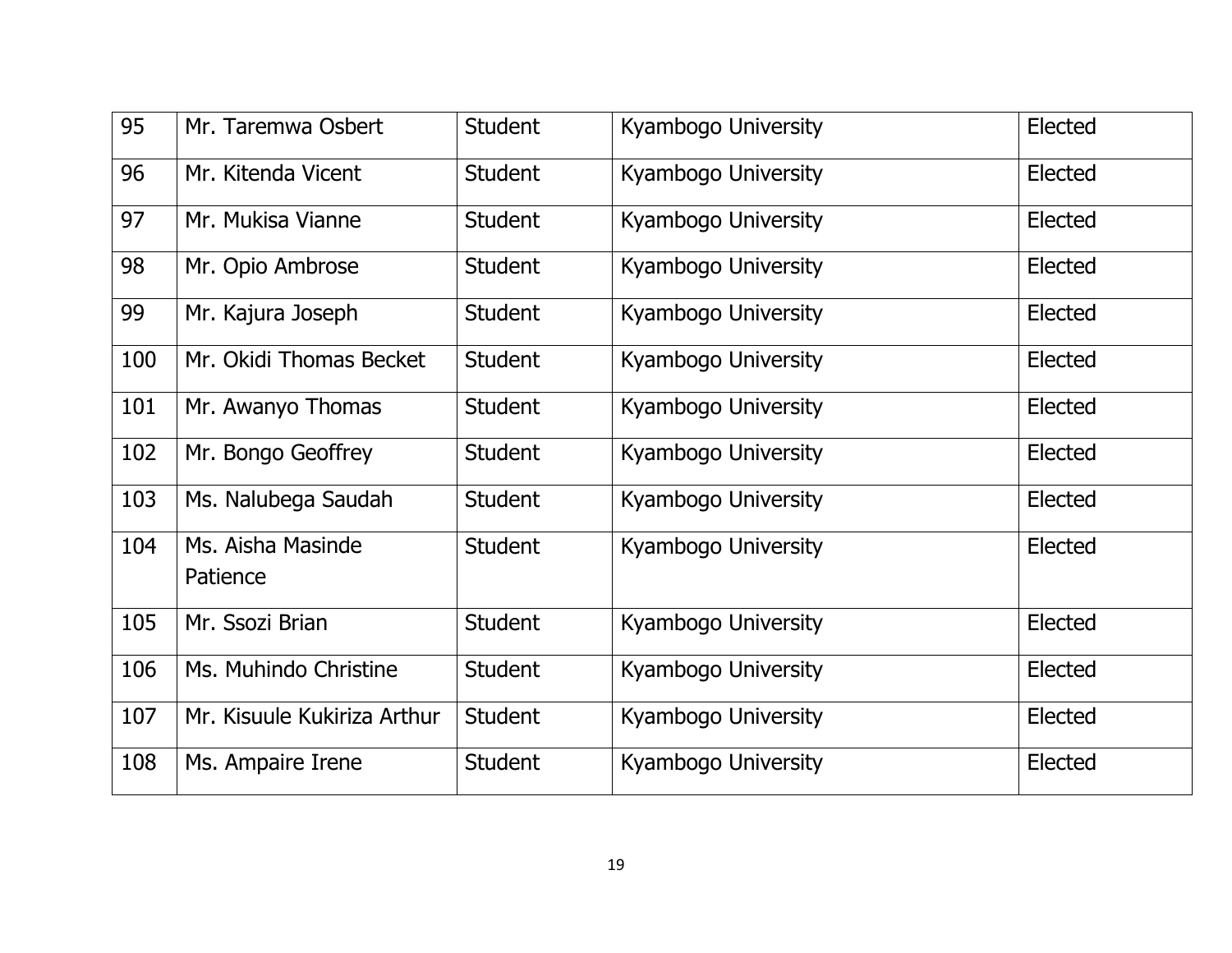| 109 | Mr. Itaaga Ronald           | <b>Student</b> | Kyambogo University | Elected |
|-----|-----------------------------|----------------|---------------------|---------|
| 110 | Mr. Okengkuc Nathan         | <b>Student</b> | Kyambogo University | Elected |
| 111 | Mr. Kayemba Derick          | <b>Student</b> | Kyambogo University | Elected |
| 112 | Mr. Kirungi Fred Alvin      | <b>Student</b> | Kyambogo University | Elected |
| 113 | Mr. Niwagaba Tomson         | <b>Student</b> | Kyambogo University | Elected |
| 114 | Ms. Namanya Annet           | <b>Student</b> | Kyambogo University | Elected |
| 115 | Ms. Kiconco Moreen          | <b>Student</b> | Kyambogo University | Elected |
| 116 | Mr. Tumusiime Billy Patrick | <b>Student</b> | Kyambogo University | Elected |
| 117 | Mr. Wanyama Derrick         | <b>Student</b> | Kyambogo University | Elected |
| 118 | Mr. Magwa Crispus           | <b>Student</b> | Kyambogo University | Elected |
| 119 | Mr. Owilli John             | <b>Student</b> | Kyambogo University | Elected |
| 120 | Mr. Kajumba Abraham         | <b>Student</b> | Kyambogo University | Elected |
| 121 | Mr. Betere Job Isaac        | <b>Student</b> | Kyambogo University | Elected |
| 122 | Mr. Wobweni Denis           | <b>Student</b> | Kyambogo University | Elected |
| 123 | Mr. Mweyi Daniel            | <b>Student</b> | Kyambogo University | Elected |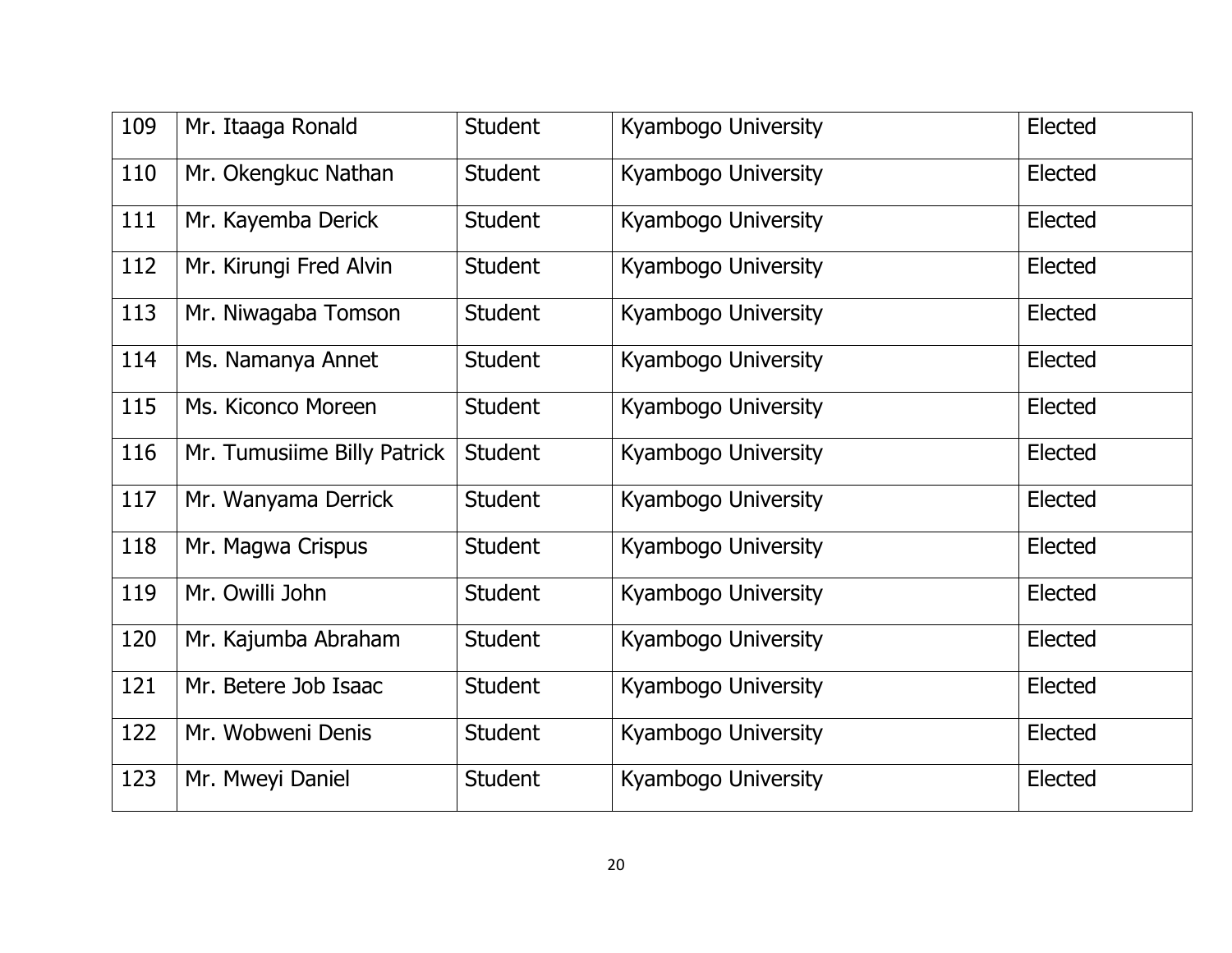| 124 | Mr. Busobozi Jairus                    | <b>Student</b> | Kyambogo University                | Elected |
|-----|----------------------------------------|----------------|------------------------------------|---------|
| 125 | Mr. Muhumuza Isaiah                    | <b>Student</b> | Kyambogo University                | Elected |
| 126 | Mr. Wayomirwoth Kelly                  | Student        | Uganda Christian University        | Elected |
| 127 | Mr. Kamira Paul                        | <b>Student</b> | Uganda Christian University        | Elected |
| 128 | Ms. Namaganda Allen<br><b>Michelle</b> | <b>Student</b> | Uganda Christian University        | Elected |
| 129 | Mr. Ahurira Cohen                      | <b>Student</b> | Uganda Christian University        | Elected |
| 130 | Mr. Okayo Oyet Samuel                  | <b>Student</b> | Uganda Christian University        | Elected |
| 131 | Mr. Isingoma Samuel                    | <b>Student</b> | Uganda Christian University        | Elected |
| 132 | Mr. Wanyama Emmanuel                   | <b>Student</b> | Uganda Christian University        | Elected |
| 133 | Mr. Okot Innocent                      | <b>Student</b> | Uganda Christian University        | Elected |
| 134 | Mr. Kukundakwe Aaron                   | <b>Student</b> | <b>Uganda Christian University</b> | Elected |
| 135 | Ms. Ankunda Gloria                     | <b>Student</b> | Uganda Christian University        | Elected |
| 136 | Mr. Agaba Jordan<br>Benjamin           | <b>Student</b> | Uganda Christian University        | Elected |
| 137 | Mr. Magumba Umar                       | <b>Student</b> | Uganda Christian University        | Elected |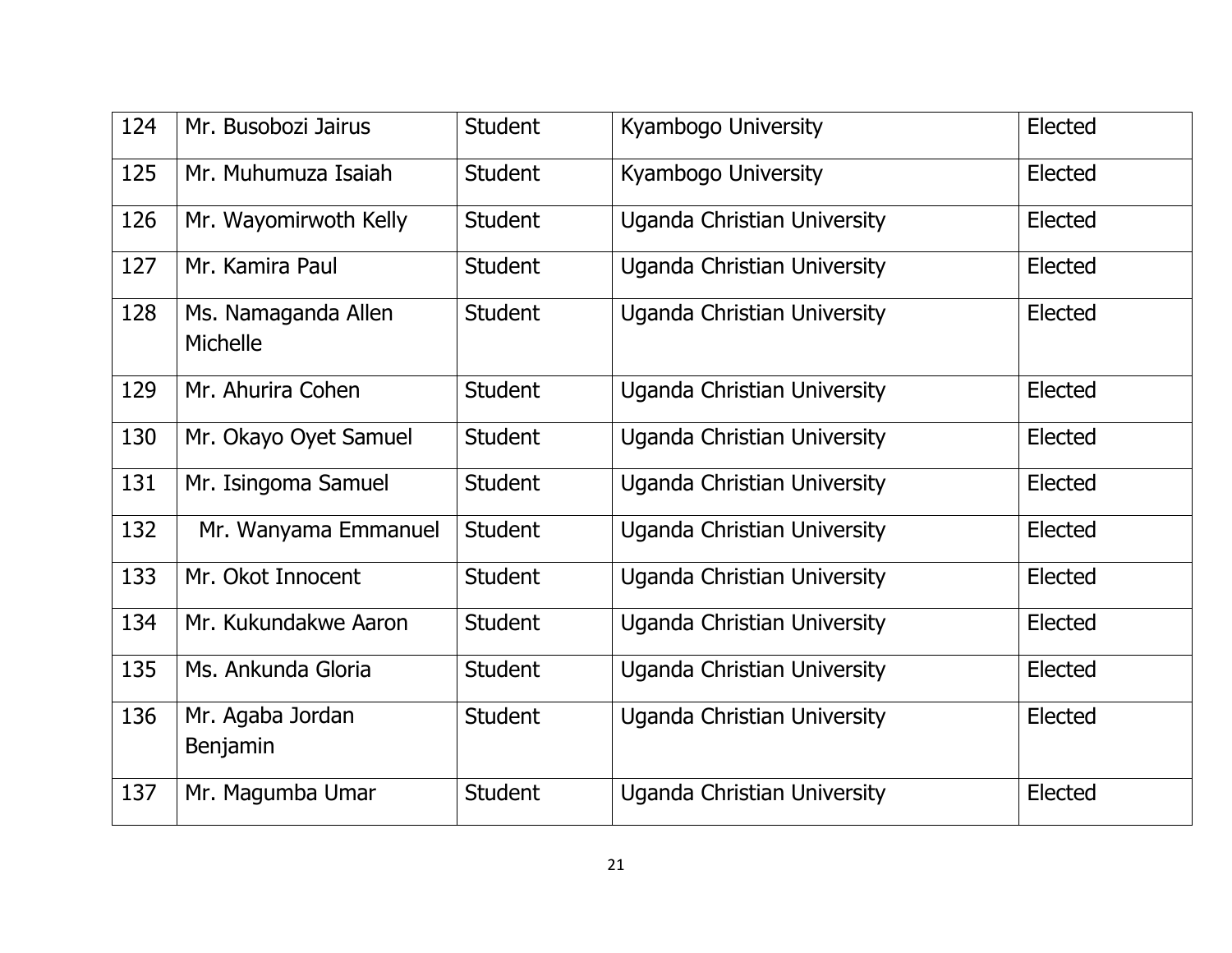| 138 | Ms. Adokorach Esther         | <b>Student</b> | <b>Uganda Christian University</b> | Elected |
|-----|------------------------------|----------------|------------------------------------|---------|
| 139 | Mr. Ashaba Donald            | <b>Student</b> | Uganda Christian University        | Elected |
| 140 | Mr. Kisembo Bwinge<br>Joshua | <b>Student</b> | <b>Uganda Christian University</b> | Elected |
| 141 | Mr. Geyoleka Phillip         | <b>Student</b> | <b>Uganda Christian University</b> | Elected |
| 142 | Ms. Kalembe Phiona           | <b>Student</b> | Uganda Christian University        | Elected |
| 143 | Mr. Tumusiime Daniel         | <b>Student</b> | Uganda Christian University        | Elected |
| 144 | Mr. Ochan Robert Blaise      | <b>Student</b> | <b>Uganda Christian University</b> | Elected |
| 145 | Mr. Irahari Julius           | <b>Student</b> | Ndejje University                  | Elected |
| 146 | Mr. Tumwine Emmanuel         | <b>Student</b> | Ndejje University                  | Elected |
| 147 | Mr. Wafula Caleb Wandera     | <b>Student</b> | <b>Ndejje University</b>           | Elected |
| 148 | Mr. Tusiime Ivan             | <b>Student</b> | Ndejje University                  | Elected |
| 149 | Mr. Ssemakula John Mark      | <b>Student</b> | <b>Ndejje University</b>           | Elected |
| 150 | Ms. Natugonza Ketrine        | <b>Student</b> | Ndejje University                  | Elected |
| 151 | Mr. Emmanuel Ibrahim<br>Kodi | <b>Student</b> | Ndejje University                  | Elected |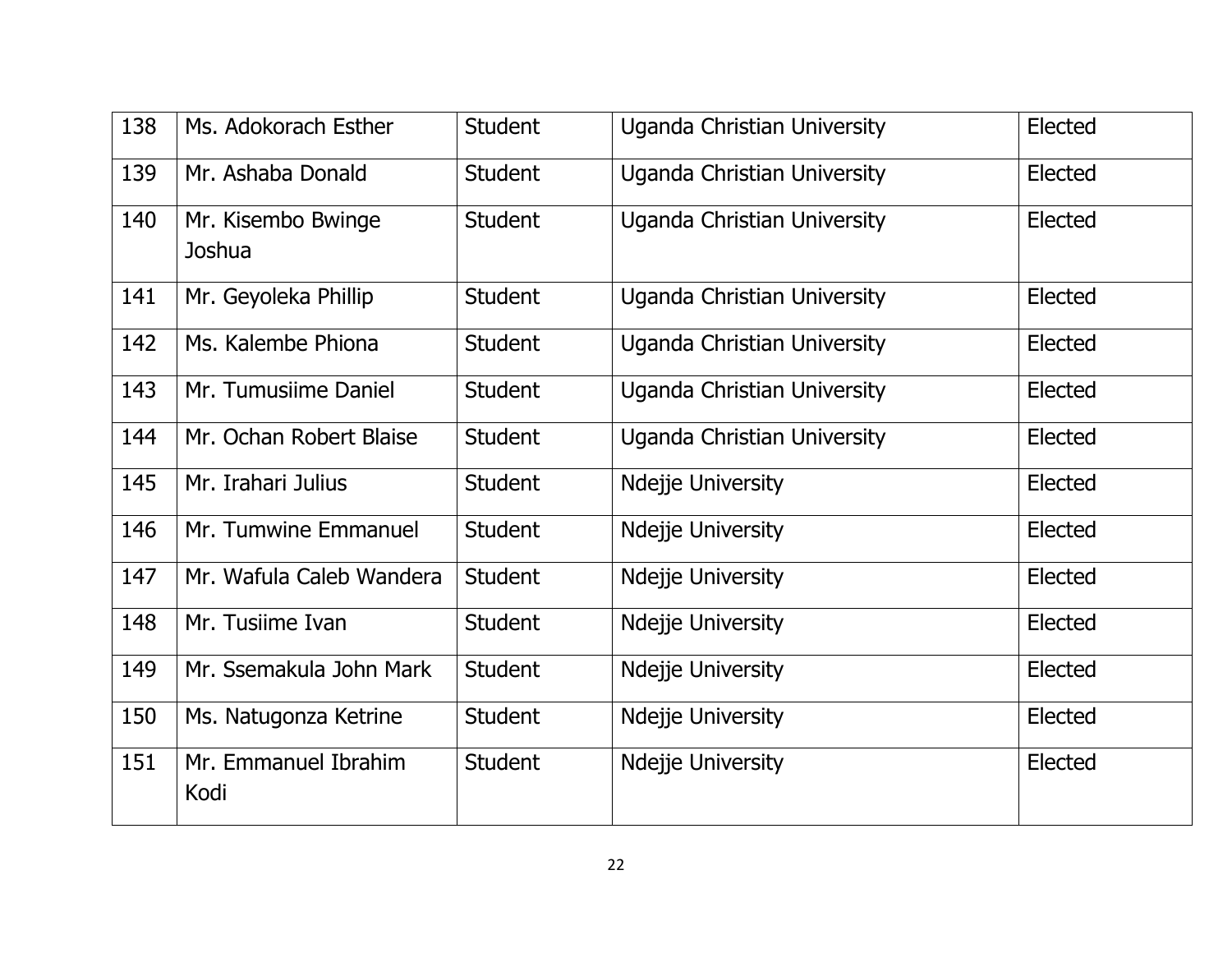| 152 | Ms. Nankanja Evelyn       | <b>Student</b> | Ndejje University        | Elected |
|-----|---------------------------|----------------|--------------------------|---------|
| 153 | Ms. Namuddu Veronica      | <b>Student</b> | Ndejje University        | Elected |
| 154 | Mr. Sabaidu Alex          | <b>Student</b> | <b>Ndejje University</b> | Elected |
| 155 | Mr. Econi Philliam        | <b>Student</b> | Ndejje University        | Elected |
| 156 | Ms. Nabwami Hellen        | <b>Student</b> | Ndejje University        | Elected |
| 157 | Ms. Najjingo Resty        | <b>Student</b> | <b>Ndejje University</b> | Elected |
| 158 | Mr. Yateesa Jovin         | <b>Student</b> | Ndejje University        | Elected |
| 159 | Mr. Tushabe Amon          | <b>Student</b> | Ndejje University        | Elected |
| 160 | Ms. Ahadi Shalom          | <b>Student</b> | Ndejje University        | Elected |
| 161 | Mr. Etuko Samuel          | <b>Student</b> | Ndejje University        | Elected |
| 162 | Mr. Niyonkuru Mark        | <b>Student</b> | Ndejje University        | Elected |
| 163 | Mr. Atuhairwe Christopher | <b>Student</b> | Ndejje University        | Elected |
| 164 | Ms. Sungwa Frazia         | <b>Student</b> | Ndejje University        | Elected |
| 165 | Ms. Nasaka Rose           | <b>Student</b> | Ndejje University        | Elected |
| 166 | Mr. Lubowa Peter          | <b>Student</b> | Ndejje University        | Elected |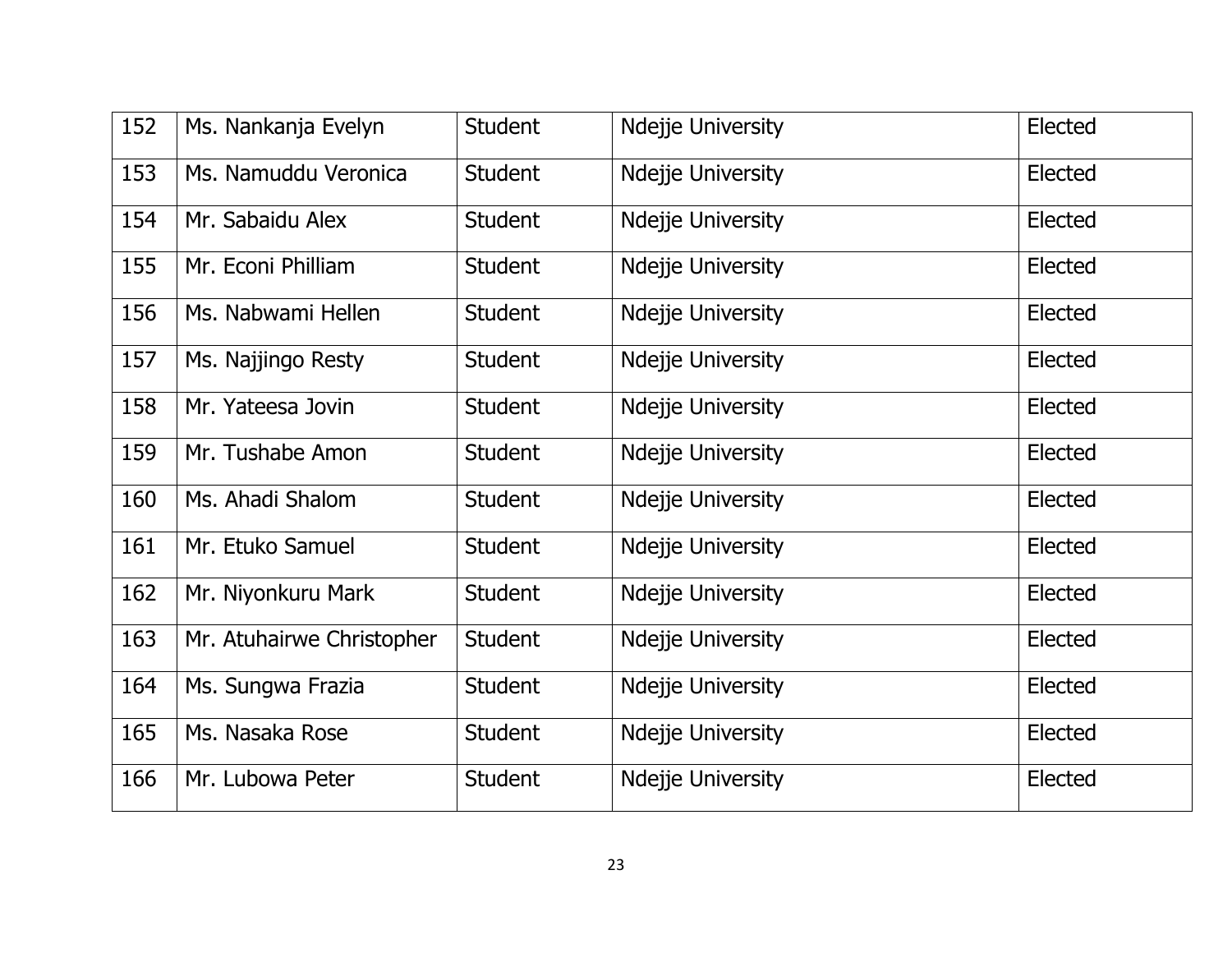| 167 | Mr. Senyonjo Ivan          | <b>Student</b> | Ndejje University        | Elected |
|-----|----------------------------|----------------|--------------------------|---------|
| 168 | Mr. Owamani Brian          | <b>Student</b> | Ndejje University        | Elected |
| 169 | Mr. Niwagaba Paul          | <b>Student</b> | <b>Ndejje University</b> | Elected |
| 170 | Mr. Muwanguzi Jonathan     | <b>Student</b> | Ndejje University        | Elected |
| 171 | Mr. Muhindo John           | <b>Student</b> | Ndejje University        | Elected |
| 172 | Ms. Ajambo Michelle Claire | <b>Student</b> | <b>Ndejje University</b> | Elected |
| 173 | Mr. Asembo Robert          | <b>Student</b> | Ndejje University        | Elected |
| 174 | Mr. Mumbere Elias          | <b>Student</b> | Ndejje University        | Elected |
| 175 | Mr. Wandera Derrick        | <b>Student</b> | Ndejje University        | Elected |
| 176 | Mr. Sserunjoji Ivan        | <b>Student</b> | Ndejje University        | Elected |
| 177 | Mr. Bamusiime Aggrey       | <b>Student</b> | Ndejje University        | Elected |
| 178 | Mr. Turyatunga Richardson  | <b>Student</b> | Ndejje University        | Elected |
| 179 | Mr. Ataho Rwalings         | <b>Student</b> | Ndejje University        | Elected |
| 180 | Mr. Asiimwe Solomon        | <b>Student</b> | Ndejje University        | Elected |
| 181 | Mr. Chemutai Andrew        | <b>Student</b> | Ndejje University        | Elected |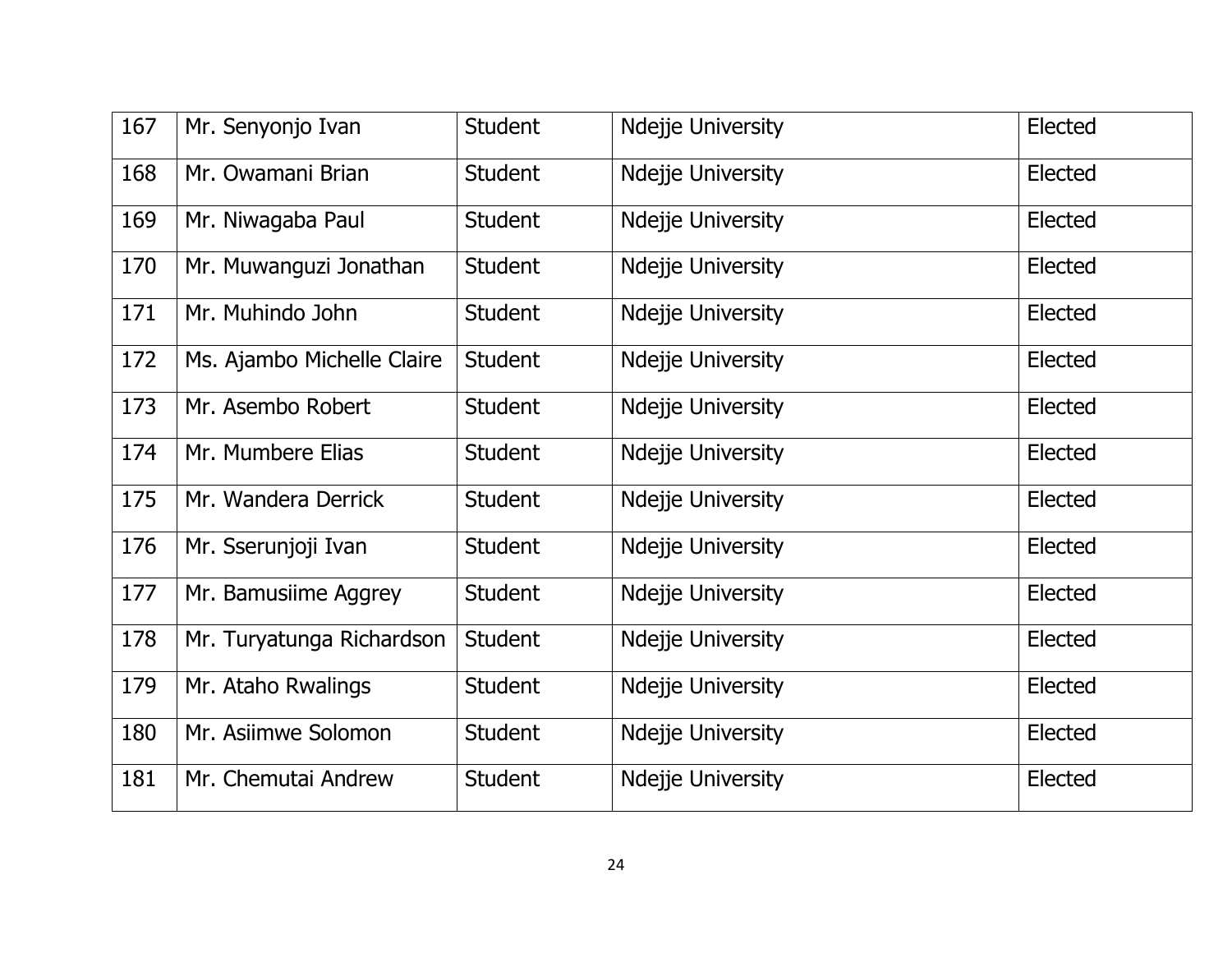| 182 | Mr. Birungi Colex           | <b>Student</b> | Ndejje University        | Elected |
|-----|-----------------------------|----------------|--------------------------|---------|
| 183 | Mr. Mwongyera Stuart        | <b>Student</b> | Ndejje University        | Elected |
| 184 | Mr. Ekeu Amon               | <b>Student</b> | <b>Ndejje University</b> | Elected |
| 185 | Mr. Atungye Emmanuel        | <b>Student</b> | Ndejje University        | Elected |
| 186 | Mr. Ahabwe Rodney           | <b>Student</b> | Ndejje University        | Elected |
| 187 | Mr. Etaru Emmy Joseph       | <b>Student</b> | Ndejje University        | Elected |
| 188 | Mr. Balinda Hilary          | <b>Student</b> | Ndejje University        | Elected |
| 189 | Mr. Kawagga Francis         | <b>Student</b> | Ndejje University        | Elected |
| 190 | Ms. Candiru Gloria          | <b>Student</b> | Ndejje University        | Elected |
| 191 | Mr. Mukundane Bruce         | <b>Student</b> | Ndejje University        | Elected |
| 192 | Mr. Emorwait Joseph         | <b>Student</b> | Ndejje University        | Elected |
| 193 | Mr. Ssegawa Andrew          | <b>Student</b> | Ndejje University        | Elected |
| 194 | Ms. Nanjiya Anitah Patricia | <b>Student</b> | Ndejje University        | Elected |
| 195 | Mr. Nkurunziza Etienne      | <b>Student</b> | Ndejje University        | Elected |
| 196 | Mr. Tumwebaze Nelson        | <b>Student</b> | Ndejje University        | Elected |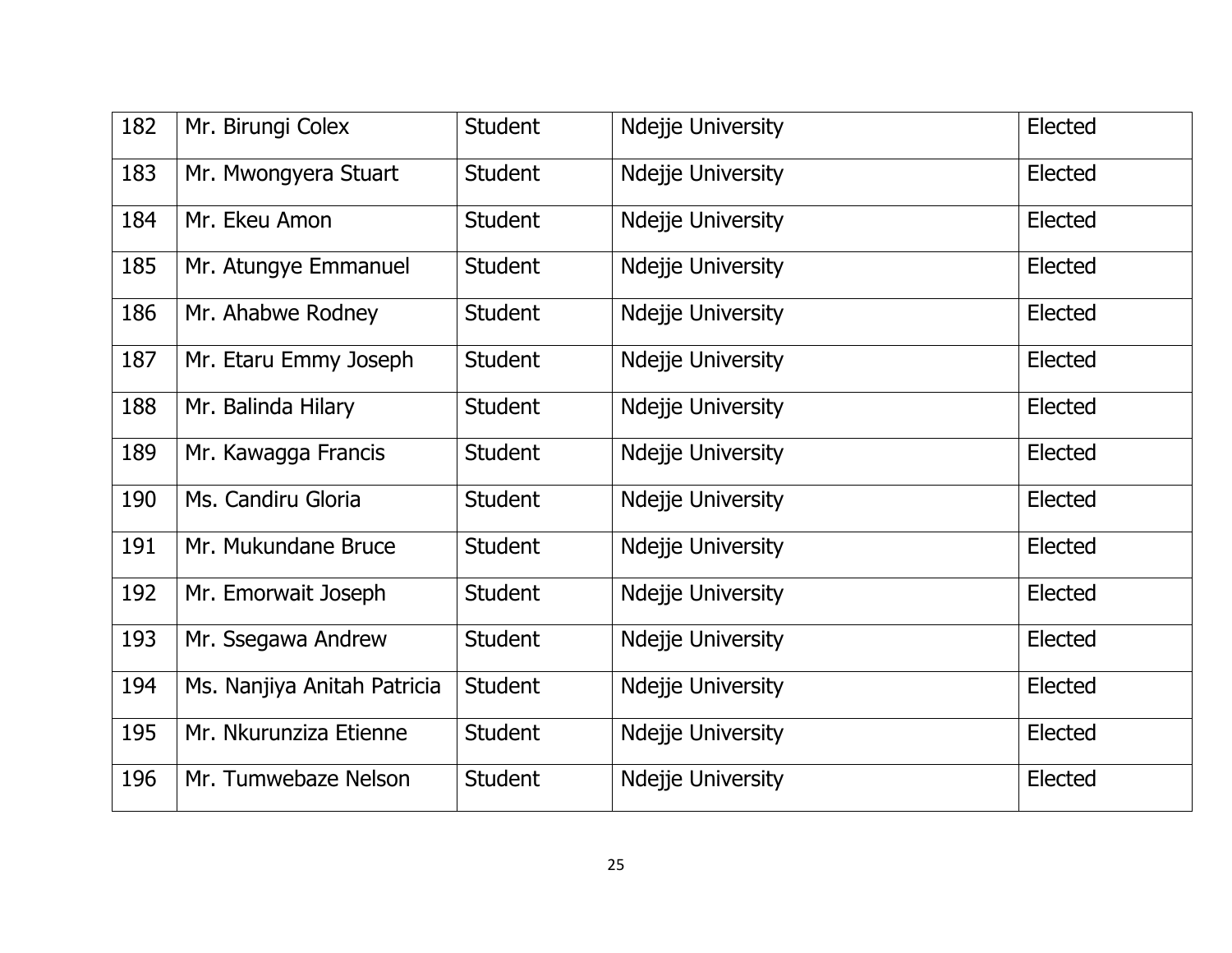| 197 | Mr. Mayanja Douglas<br>Michael | <b>Student</b> | Ndejje University          | Elected |
|-----|--------------------------------|----------------|----------------------------|---------|
| 198 | Mr. Masereka Asa               | <b>Student</b> | Ndejje University          | Elected |
| 199 | Mr. Kanzira Hillary            | <b>Student</b> | Ndejje University          | Elected |
| 200 | Mr. Balimwa Jonam              | <b>Student</b> | Ndejje University          | Elected |
| 201 | Ms. Ajonye Margaret            | <b>Student</b> | <b>Ndejje University</b>   | Elected |
| 202 | Mr. Katende Gilson<br>Mutyaba  | <b>Student</b> | Ndejje University          | Elected |
| 203 | Mr. Bamwesigye William<br>Pike | <b>Student</b> | Ndejje University          | Elected |
| 204 | Ms. Laker Fiona                | <b>Student</b> | Ndejje University          | Elected |
| 205 | Mr. Chemutai Samuel            | <b>Student</b> | Ndejje University          | Elected |
| 206 | Mr. Nuwagaba Gilbert           | <b>Student</b> | Ndejje University          | Elected |
| 207 | Mr. Muwonge Ibrahim            | <b>Student</b> | Ndejje University          | Elected |
| 208 | Mr. Asinja William             | <b>Student</b> | Ndejje University          | Elected |
| 209 | Mr. Mwambu Cedric<br>Namudoto  | <b>Student</b> | <b>Busitema University</b> | Elected |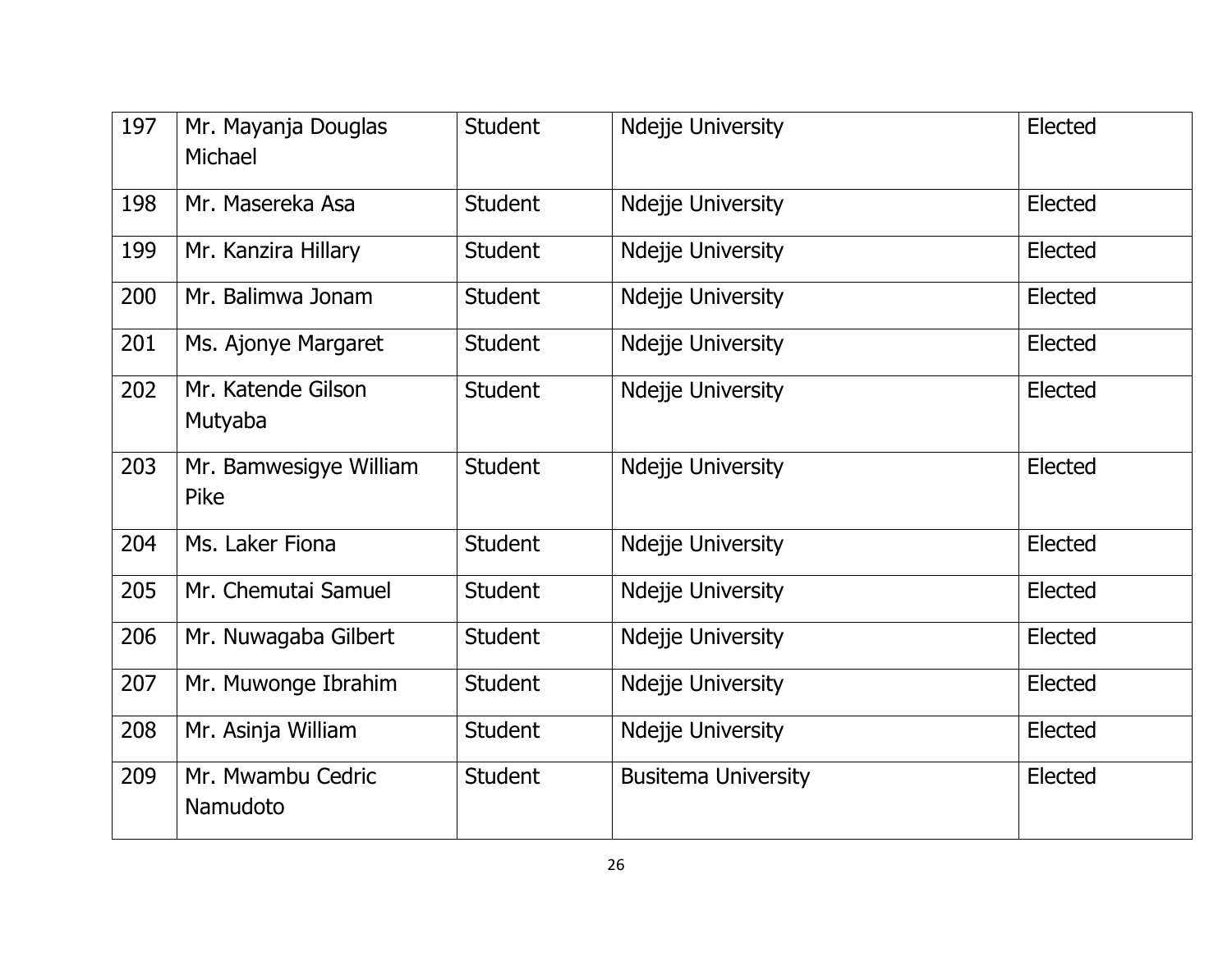| 210 | Ms. Namono Esther<br>Vanessa            | <b>Student</b> | <b>Busitema University</b> | Elected |
|-----|-----------------------------------------|----------------|----------------------------|---------|
| 211 | Ms. Navuga Betty                        | <b>Student</b> | <b>Busitema University</b> | Elected |
| 212 | Ms. Namuwonge Lukiya                    | <b>Student</b> | <b>Busitema University</b> | Elected |
| 213 | Mr. Bwanika Mark<br><b>Balikuddembe</b> | <b>Student</b> | <b>Busitema University</b> | Elected |
| 214 | Mr. Amoit Kevin                         | <b>Student</b> | <b>Busitema University</b> | Elected |
| 215 | Mr. Chelengat Jabeth                    | <b>Student</b> | <b>Busitema University</b> | Elected |
| 216 | Ms. Namulondo Annet                     | <b>Student</b> | <b>Busitema University</b> | Elected |
| 217 | Mr. Karugabe Kabinga<br>Swezin          | <b>Student</b> | <b>Busitema University</b> | Elected |
| 218 | Ms. Kongai Florence                     | <b>Student</b> | <b>Busitema University</b> | Elected |
| 219 | Mr. Okori Rolex                         | <b>Student</b> | <b>Busitema University</b> | Elected |
| 220 | Mr. Kawalya Douglas                     | <b>Student</b> | <b>Busitema University</b> | Elected |
| 221 | Ms. Namulindwa Linda<br>Evelyn          | <b>Student</b> | <b>Busitema University</b> | Elected |
| 222 | Ms. Atim Proscovia                      | <b>Student</b> | <b>Busitema University</b> | Elected |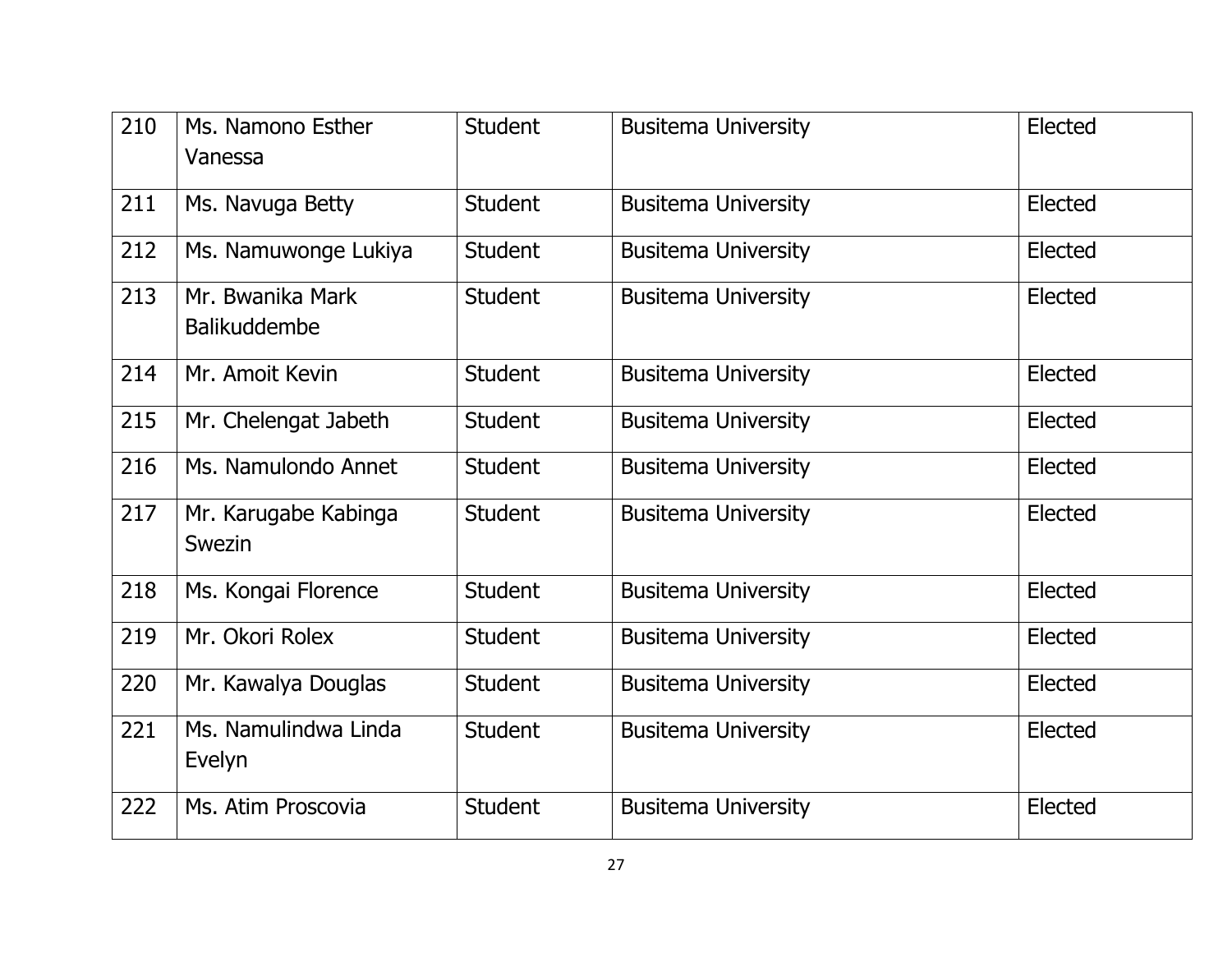| 223 | Ms. Nakyeyune Maria<br><b>Belinda</b> | <b>Student</b> | <b>Busitema University</b> | Elected |
|-----|---------------------------------------|----------------|----------------------------|---------|
|     |                                       |                |                            |         |
| 224 | Ms. Besiimye Fatwa                    | <b>Student</b> | <b>Busitema University</b> | Elected |
| 225 | Ms. Namutosi Christine                | <b>Student</b> | <b>Busitema University</b> | Elected |
| 226 | Mr. Ahereza Owen                      | <b>Student</b> | <b>Busitema University</b> | Elected |
| 227 | Mr. Nambi Sarah                       | <b>Student</b> | <b>Busitema University</b> | Elected |
| 228 | Ms. Akimanzi Gloria                   | <b>Student</b> | <b>Busitema University</b> | Elected |
| 229 | Ms. Nalumansi Doreen                  | <b>Student</b> | <b>Busitema University</b> | Elected |
| 230 | Mr. Omara Charles Dickens             | <b>Student</b> | <b>Busitema University</b> | Elected |
| 231 | Ms. Katushabe Robina                  | <b>Student</b> | <b>Busitema University</b> | Elected |
| 232 | Ms. Acam Angel                        | <b>Student</b> | <b>Busitema University</b> | Elected |
| 233 | Ms. Nachimuli Tamisi                  | <b>Student</b> | <b>Busitema University</b> | Elected |
| 234 | Mr. Yeko Oscar                        | <b>Student</b> | <b>Busitema University</b> | Elected |
| 235 | Mr. Okwany Chris                      | <b>Student</b> | <b>Busitema University</b> | Elected |
| 236 | Mr. Abuzeku Brian                     | <b>Student</b> | <b>Busitema University</b> | Elected |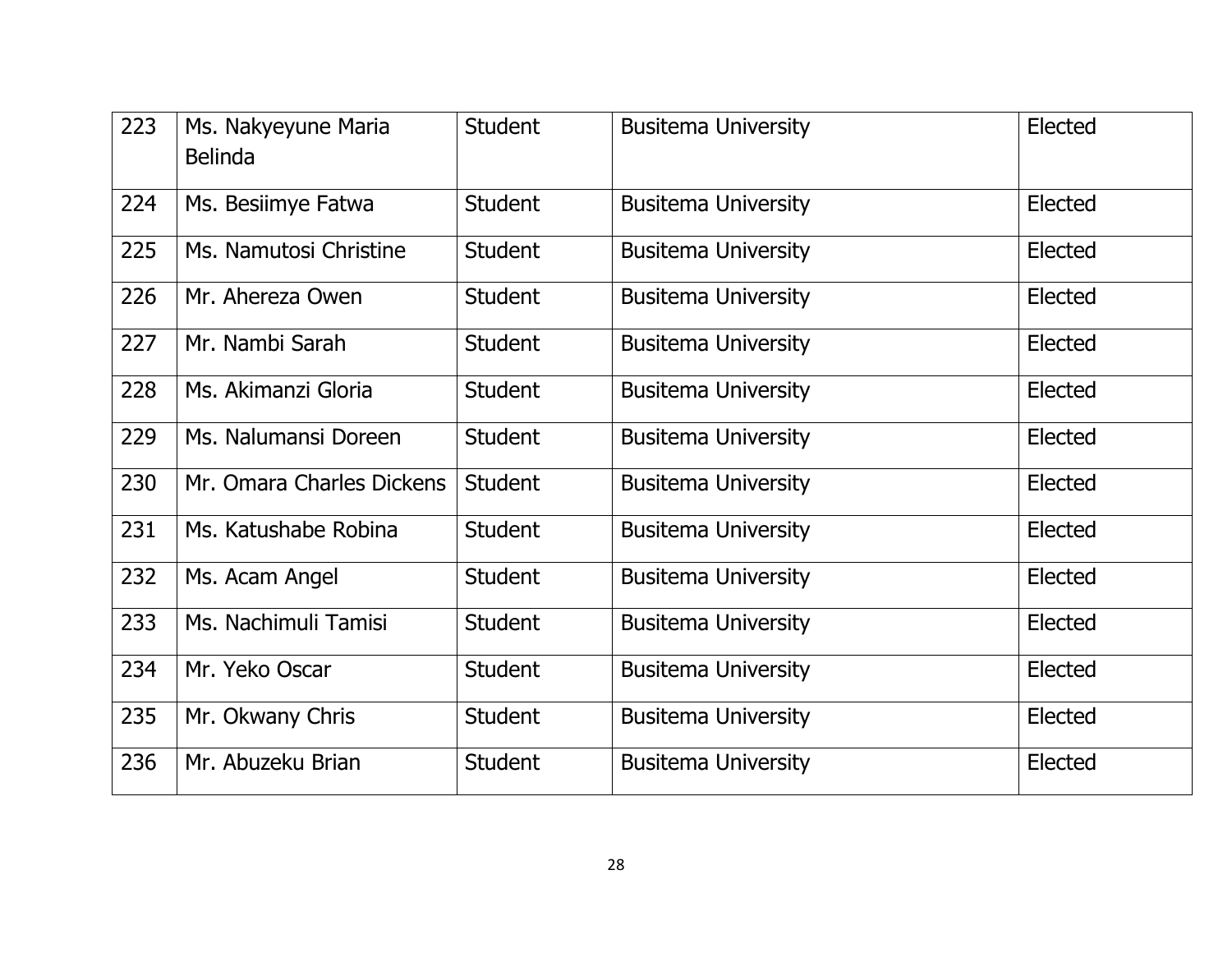| 237 | Mr. Makmot Ronald<br>Anywar | <b>Student</b> | <b>Busitema University</b> | Elected |
|-----|-----------------------------|----------------|----------------------------|---------|
| 238 | Ms. Kuloba Faith Lilian     | <b>Student</b> | <b>Busitema University</b> | Elected |
| 239 | Mr. Okeyoh Benjamin         | <b>Student</b> | <b>Busitema University</b> | Elected |
| 240 | Mr. Nabukyewa Martin        | <b>Student</b> | <b>Busitema University</b> | Elected |
| 241 | Mr. Mulyuli Isaaya          | <b>Student</b> | <b>Busitema University</b> | Elected |
| 242 | Mr. Gonza Joel              | <b>Student</b> | <b>Busitema University</b> | Elected |
| 243 | Ms. Kakai Eunice            | <b>Student</b> | <b>Busitema University</b> | Elected |
| 244 | Ms. Nakanwagi Oliver        | <b>Student</b> | <b>Busitema University</b> | Elected |
| 245 | Mr. Mpango Alex             | <b>Student</b> | <b>Busitema University</b> | Elected |
| 246 | Mr. Mwangana Joel           | <b>Student</b> | <b>Busitema University</b> | Elected |
| 247 | Mr. Onyango John Francis    | <b>Student</b> | <b>Busitema University</b> | Elected |
| 248 | Mr. Musanje Richard         | <b>Student</b> | <b>Busitema University</b> | Elected |
| 249 | Mr. Mwarisi Brian Arthur    | <b>Student</b> | <b>Busitema University</b> | Elected |
| 250 | Mr. Sseruwo Syrus           | <b>Student</b> | <b>Busitema University</b> | Elected |